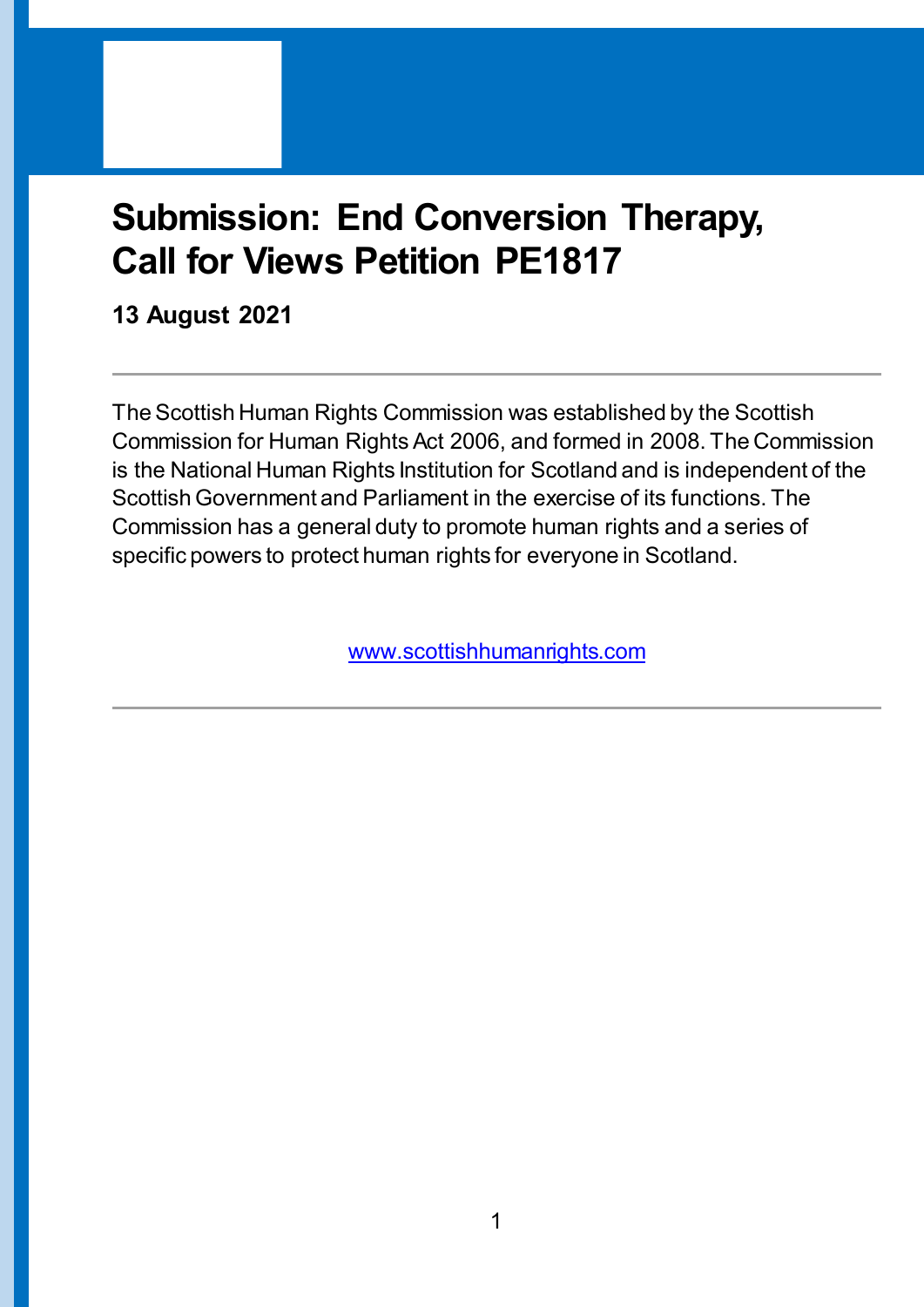| 1.                                                                                                                                                      |      |                                                                     |
|---------------------------------------------------------------------------------------------------------------------------------------------------------|------|---------------------------------------------------------------------|
| 2.                                                                                                                                                      |      |                                                                     |
|                                                                                                                                                         | 2.1. |                                                                     |
|                                                                                                                                                         | 2.2. |                                                                     |
| 3.                                                                                                                                                      |      |                                                                     |
|                                                                                                                                                         | 3.1. | Article 3 – European Convention on Human Rights  9                  |
|                                                                                                                                                         | 3.2. |                                                                     |
| 4.                                                                                                                                                      |      |                                                                     |
|                                                                                                                                                         | 4.1. | Article 14 – European Convention on Human Rights  12                |
| Article 2 – International Covenant on Civil and Political Rights and the<br>4.2.<br>International Covenant on Economic, Social, and Cultural Rights  12 |      |                                                                     |
| Right to the Highest Attainable Standard of physical and mental health 14<br>5.                                                                         |      |                                                                     |
| 6.                                                                                                                                                      |      |                                                                     |
|                                                                                                                                                         | 6.1. | Article 9 – European Convention on Human Rights  16                 |
|                                                                                                                                                         | 6.2. | Article 18 – International Covenant on Civil and Political Rights18 |
|                                                                                                                                                         |      |                                                                     |
|                                                                                                                                                         | 7.1. | Article 10 – European Convention on Human Rights  20                |
|                                                                                                                                                         | 7.2. | Article 19 – International Covenant on Civil and Political Rights21 |
| 8.                                                                                                                                                      |      |                                                                     |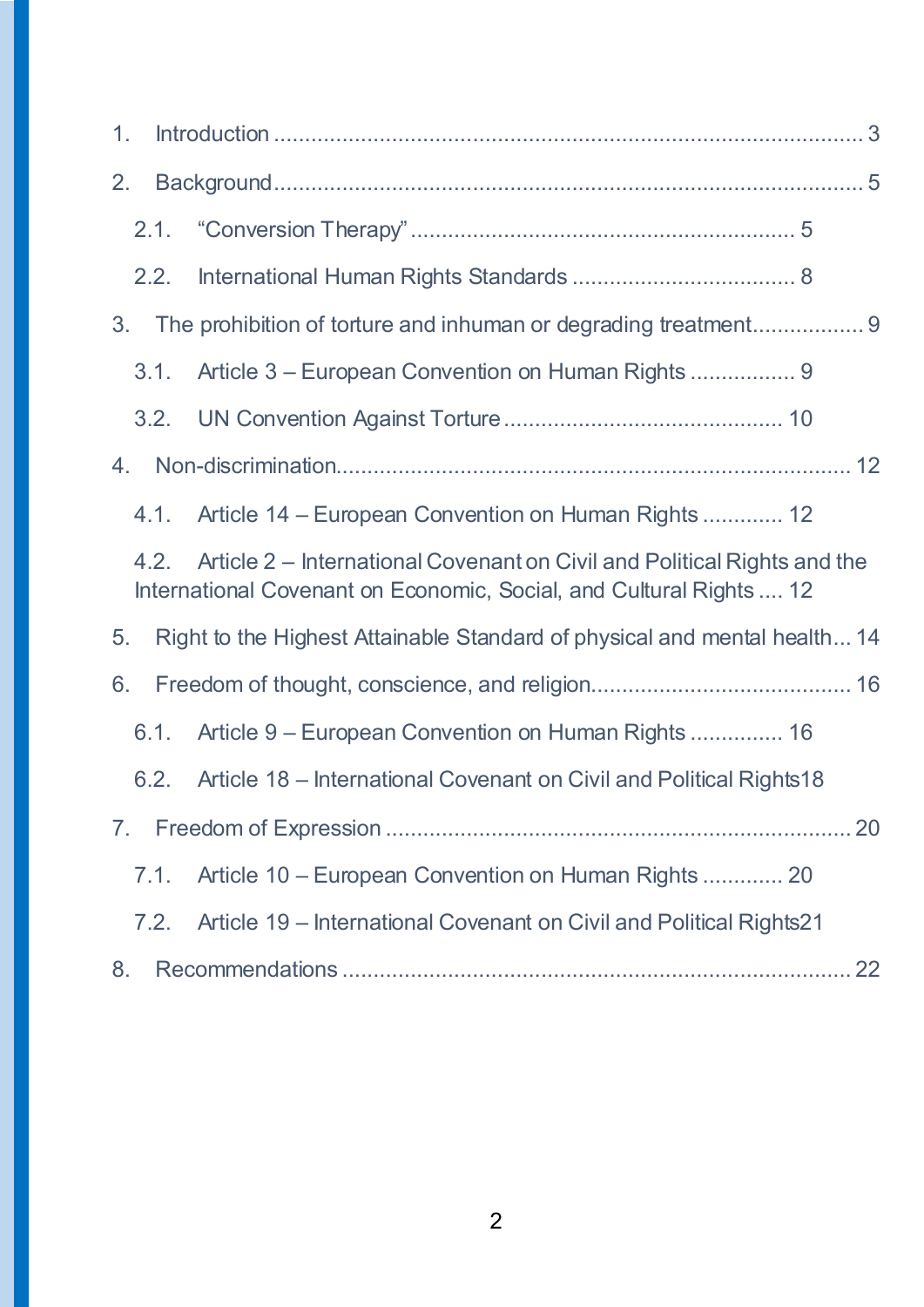## <span id="page-2-0"></span>**1. Introduction**

This briefing responds to a call from the Equalities, Human Rights and Civil Justice Committee of the Scottish Parliament to submit views on a petition regarding ending "conversion therapy".

In order to secure a fair and inclusive Scotland, effective measures need to exist to ensure that LGBT+ people have the opportunity to find happiness through the fulfilment of aspirations connected to the orientation and identities that are inherent to them.<sup>1</sup> LGBT+ people should be able to live a life of dignity in a society that welcomes diversity and does not force anyone to hide or change who they are.

As the United Nations (UN) Independent Expert on Sexual Orientation and Gender Identity has noted:

"attempts to pathologize and erase the identity of individuals, negate their existence as lesbian, gay, bisexual, trans or gender diverse and provoke self-loathing have profound consequences on their physical and psychological integrity and well-being." 2

Practices such as "conversiontherapy,"that are founded on the incorrect and harmful notion that LGBT+ identities are disorders to be corrected, are discriminatory in nature.<sup>3</sup>

It is well documented that the injury caused by practices of "conversion therapy" are grounded on the premise that LGBT+ people are sick, diseased, and abnormal and must therefore be treated.<sup>4</sup> Some practices can potentially amount to cruel, inhuman and degrading treatment towards specific LGBT+ people, while the very existence of "conversion therapy" practices in our society promotes a culture in which LGBT+ people are seen as needing to be fixed, thereby undermining the dignity of all LGBT+ people.

Putting an end to "conversion therapy" is therefore necessary to uphold and protect the fundamental rights of life, health, equality, and freedom from cruel, inhuman and degrading treatment of LGBT+ persons. 5 In this briefing we provide a detailed analysis of some of the domestic and international legal obligations that Scotland is subject to and that support an end to "conversion therapy".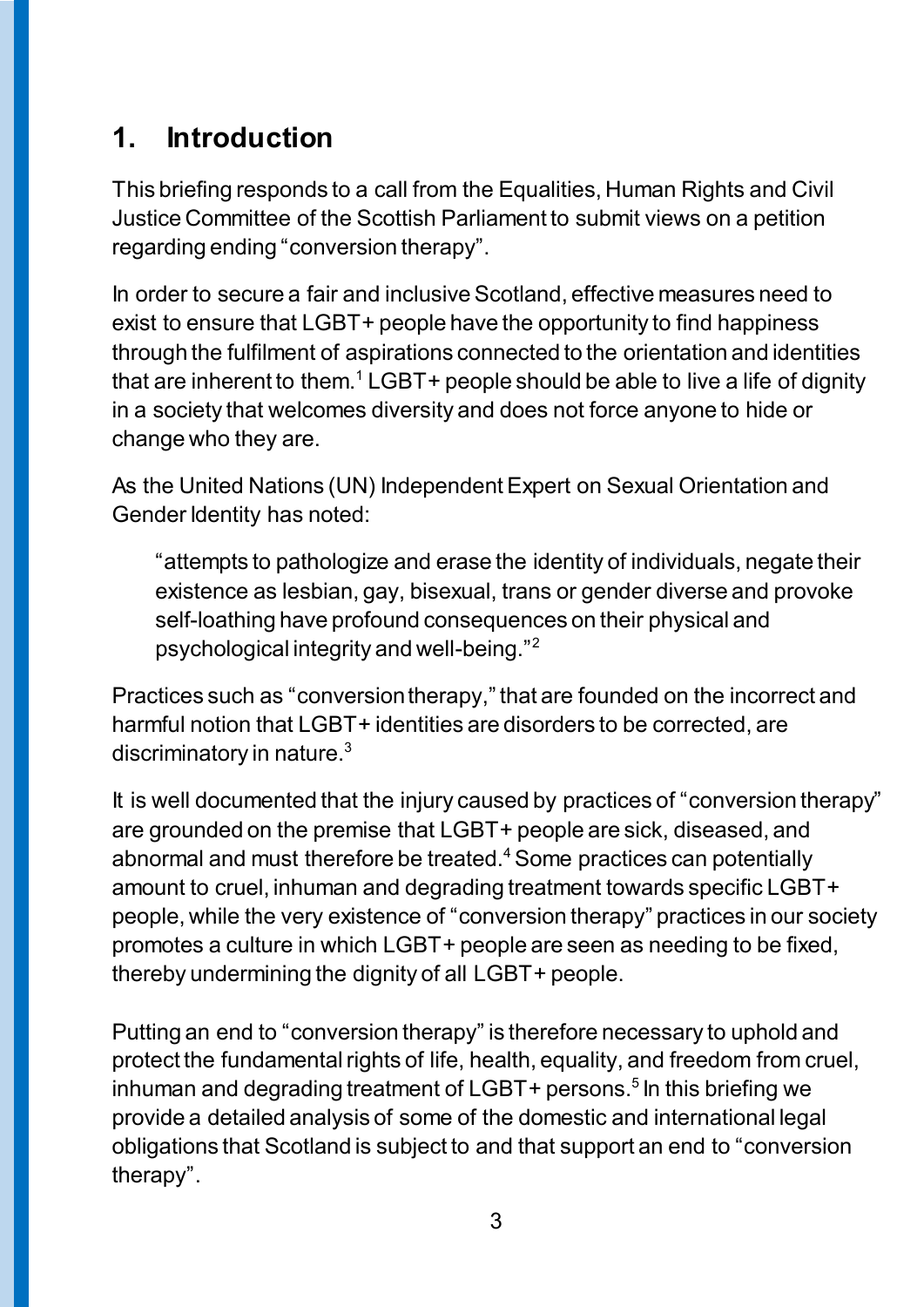The Scottish Human Rights Commission recommends that legislation be brought forward prohibiting the provision and the promotion of all forms of "conversion therapies." Such legislation will require to contain relevant and appropriate safeguards to ensure that LGBT+ persons can still access nonjudgmental physiological or spiritual support that is not aimed at changing their orientation or identity. The legislation will also have to be drafted in such a way as to ensure that there is no disproportionate interference with the rights to freedom of thought, conscience and religion or freedom of expression. The Commission also recommends other measures that are essential for a holistic end of "conversion therapy" and the effective protection of LGBT+ people in Scotland.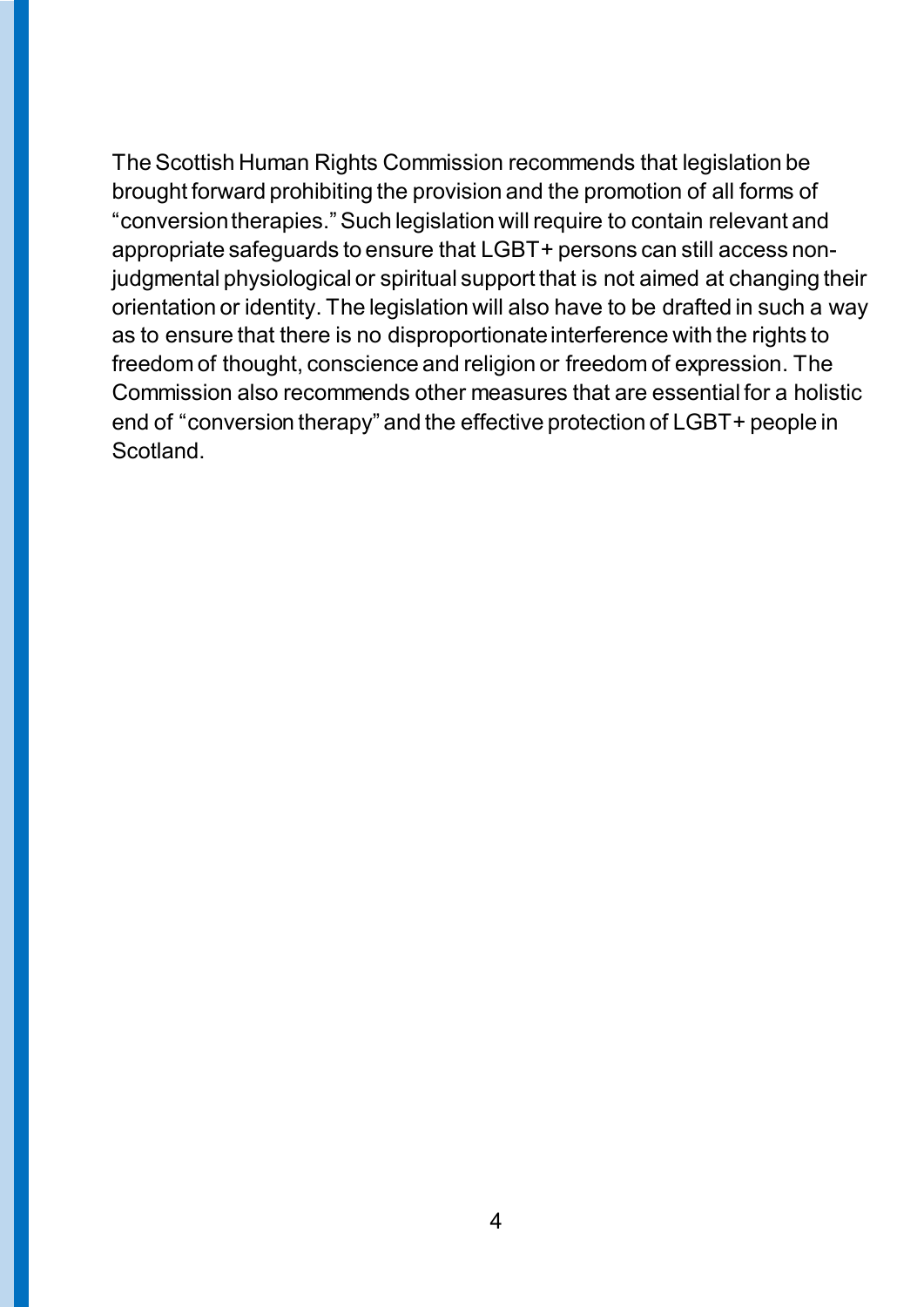## <span id="page-4-0"></span>**2. Background**

### <span id="page-4-1"></span>**2.1. "Conversion Therapy"**

The United Nations Independent Expert on Sexual Orientation and Gender Identity ("the UN Independent Expert") defines "conversion therapy" as an:

"umbrella term [used] to describe interventions of a wide-ranging nature, all of which are premised on the belief that a person's sexual orientation and gender identity, including gender expression, can and should be changed or suppressed when they do not fall under what other actors in a given setting and time perceive as the desirable norm, in particular when the person is lesbian, gay, bisexual, trans or gender diverse. Such practices are therefore consistently aimed at effecting a change from nonheterosexual to heterosexual and from trans or gender diverse to cisgender." 6

In his seminal report, the UN Independent Expert concluded that there are at least three modalities of "conversion therapies", based on the current available information. These are:

- **Psychotherapeutic:** this is based on the belief that sexual or gender diversity is a product of an abnormal upbringing or experience. Providers of this practice claim to rectify deviations and support the development of desire for members of the opposite sex by having subjects work through past experiences.<sup>7</sup> Another frequent practice, is that of aversion, through which a person is subjected to a negative, painful, or otherwise distressing sensation while being exposed to a certain stimulus, under the premise that the stimulus will become associated with the negative sensation.<sup>8</sup>
- **Medical:** These practices function on the postulation that sexual orientation and gender identity is the by-product of an inherent biological dysfunction which can be treated exogenously, relying on lobotomies or the removal of sexual organs. Current medical practices mostly rely on pharmaceutical approaches, such as medication or hormone or steroid therapy.<sup>9</sup>
- **Faith-based**: These practicesact on the premise that there is something inherently evil in diverse sexual orientations and gender identities.<sup>10</sup> In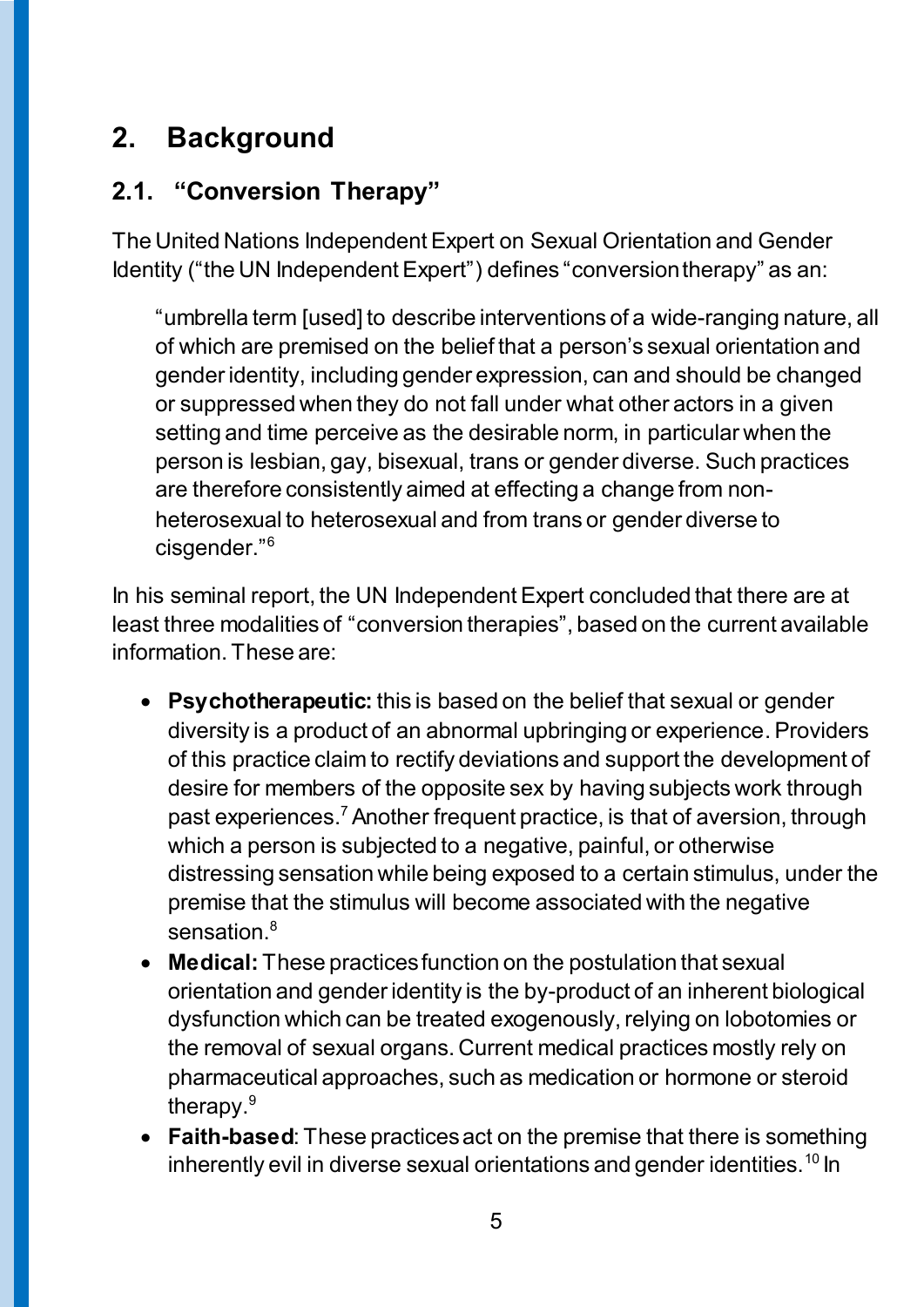many faith-based settings, approaches are often aimed at treating a person's sexual orientation and gender identity as an addiction that can be overcome by following the tenets of a spiritual advisor. <sup>11</sup> Faith-based interventions are sometimes combined with exorcism. 12

The evidence received by the UN Independent Expert demonstrated that practices of "conversion therapy" are conducive to psychological and physical pain and suffering. Such practices can include: beatings, rape, forced nudity, force-feeding or food deprivation, isolation and confinement, forced medication, verbal abuse, humiliation and electrocution. 13

The Independent Forensic Expert Group of the International Rehabilitation Council for Torture Victims have strongly expressed that practices attempting conversion are inherently humiliating, demeaning and discriminatory. The combined effects of feeling powerless and extreme humiliation generate profound feelings of shame, guilt, self-disgust, and worthlessness, which can result in a damaged self-concept and enduring personality changes.<sup>14</sup>

Those who have been subject to "conversion therapy" may experience permanent and irreparable harm. This is confirmed by a survey performed in 2018 by the Ozanne Foundation which determined that 58.8% of those who had been subject to such practice within the UK had been left with mental health issues.<sup>15</sup> Of those:

- 68.7% having had suicidal thoughts
- 59.8% were left with depression requiring medication
- 40.2% indicated having committed self-harm
- 32.4% indicated having attempted suicide
- 24.6% were left with eating disorders

Furthermore, the Pan American Health Organisation ("PAHO") has expressed that practices of "conversion therapy" have no medical justification and represent a severe threat to the health and human rights of LGBT+ people. It indicated that efforts aimed at changing non-heterosexual sexual orientations lack medical justification since homosexuality cannot be considered a pathological condition.<sup>16</sup> Consequently, PAHO recommended that:

• "Reparative" or "conversion therapies" and the clinics offering them should be reported and subject to adequate sanctions.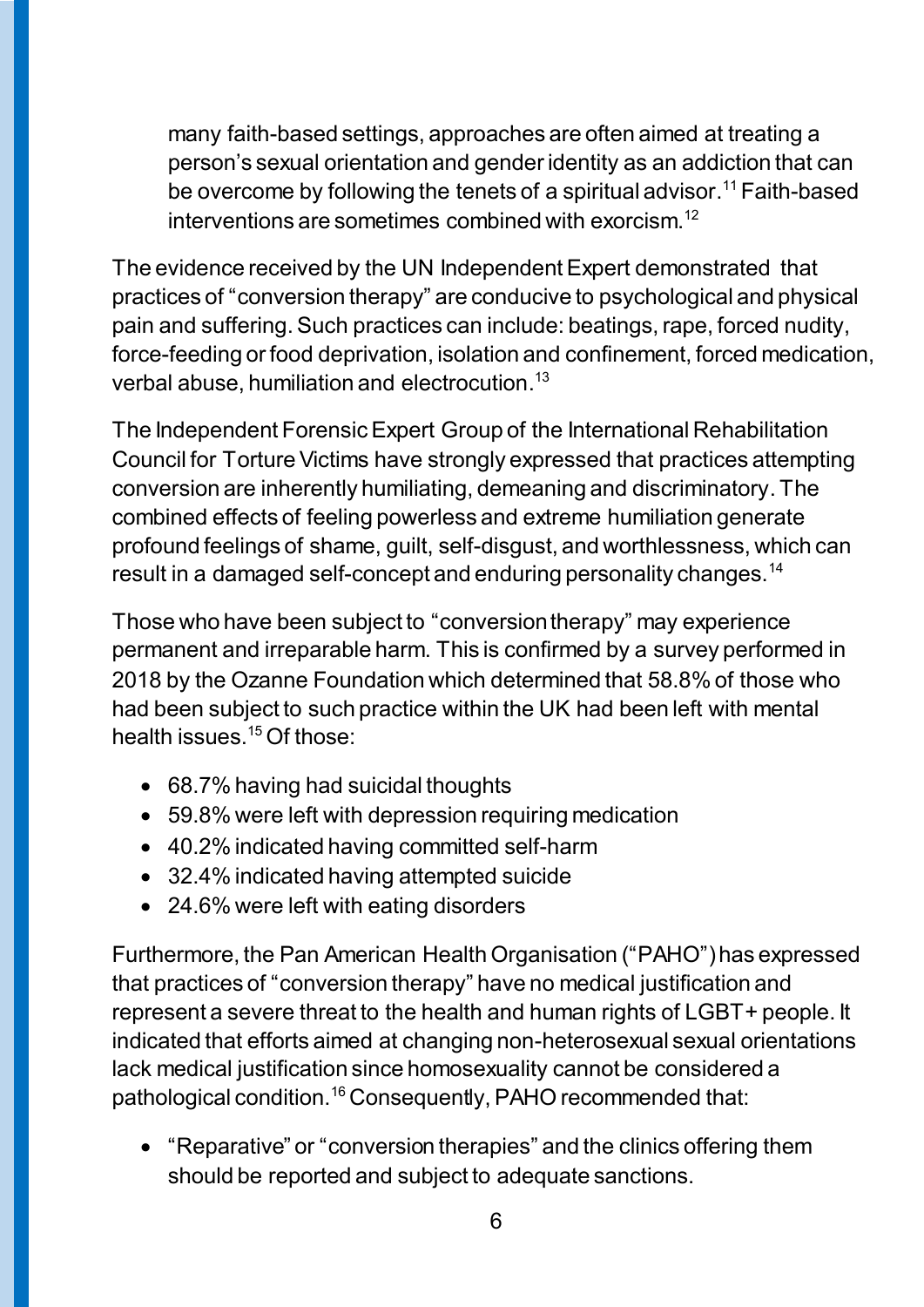- Institutions offering such 'treatment' at the margin of the health sector should be viewed as infringing the right to health by assuming a role properly pertaining to the health sector and by causing harm to individual and community well-being.
- Victims of homophobic ill-treatment must be treated in accordance with protocols that support them in the recovery of their dignity and selfesteem. This includes providing them with treatment for physical and emotional harm and protecting their human rights, especially the right to life, personal integrity, health, and equality before the law.

Given the overwhelming medical evidence, in 2017 NHS Scotland, NHS England, the Royal College of General Practitioners, the Royal College of Psychiatrists, and the UK Council for Psychotherapy, among others, signed a memorandum of understanding in which they acknowledge that the practice of "conversion therapy," whether in relation to sexual orientation or gender identity, is unethical and potentially harmful. The memorandum also recognises that ethical practice in cases where people seek support in relation to their sexual orientation and gender identity requires the practitioner to have adequate knowledge and understanding of gender and sexual diversity and to be free from any agenda that favours one gender identity or sexual orientation as preferable over other gender and sexual diversities.<sup>17</sup>

So far as the Commission is aware, no detailed investigation has been carried out to determine the extent of the use of "conversion therapy" practices in Scotland. Evidence shows that these practices are often undertaken within the private sphere, making it more difficult to ascertain their prevalence. However, according to a UK National LGBT+ Survey, at least 2.2% of respondents in Scotland had been subject to "conversion therapy" and 4.8% had been offered it, with a further 1.5% unsure if they had been offered or been subject to it.<sup>18</sup> Overall in the UK, those who indicated that they had been subject to "conversion therapy" said that it was performed by the following:

- 46.5% Faith organisation or group
- 19.2% Parent, guardian or other family member
- 15.7% Healthcare provider or medical professionals
- 12.6% Other individual or organisation not listed
- 16.2 % Preferred not to say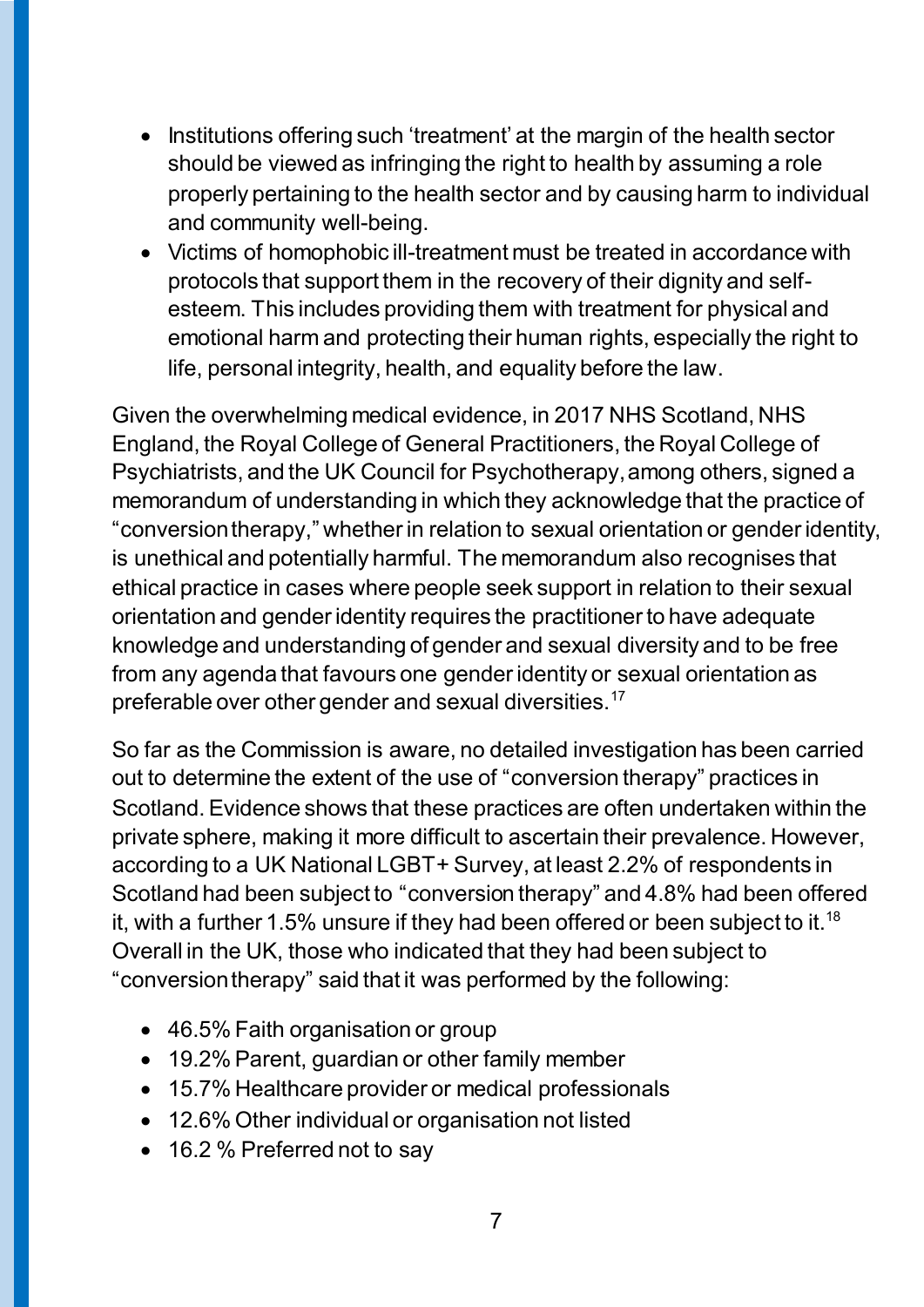In the absence of a detailed investigation into the prevalence of "conversion therapy" practices in Scotland and data regarding its prevalence here, it is all the more critical for the Equalities, Human Rights and Civil Justice Committee of the Scottish Parliament to carefully consider evidence brought to it by those with lived experience and organisations speaking on their behalf.

### <span id="page-7-0"></span>**2.2. International Human Rights Standards**

The Scottish Parliament must pay careful attention to its international human rights obligations, particularly those enshrined in the European Convention on Human Rights ("ECHR"); the Convention Against Torture and Other Cruel, Inhuman or Degrading Treatment or Punishment; the International Covenant on Civil and Political Rights; and the International Covenant on Economic Social and Cultural Rights. All of these treaties have been ratified by the UK and so are binding on the UK and in turn the Scottish Government. Under the Scotland Act 1998, responsibility for observing and implementing international obligations, including international human rights obligations, is devolved to the Scottish Government and Scottish Parliament.<sup>19</sup>

The Scotland Act also specifically requires the Scottish Government and Scottish Parliament to act in compliance with the human rights contained in the ECHR.<sup>20</sup> Indeed, any act of the Scottish Parliament or Scottish Government that does not comply with ECHR rights is out with their competence. Consequently, compliance with ECHR obligations is part of the fabric of the Scottish legislative process.

As will be explained bellow, these international instruments, read harmoniously, impose a clear duty on the state to take positive steps to effectively protect LGBT+ people from practices such as "conversion therapy."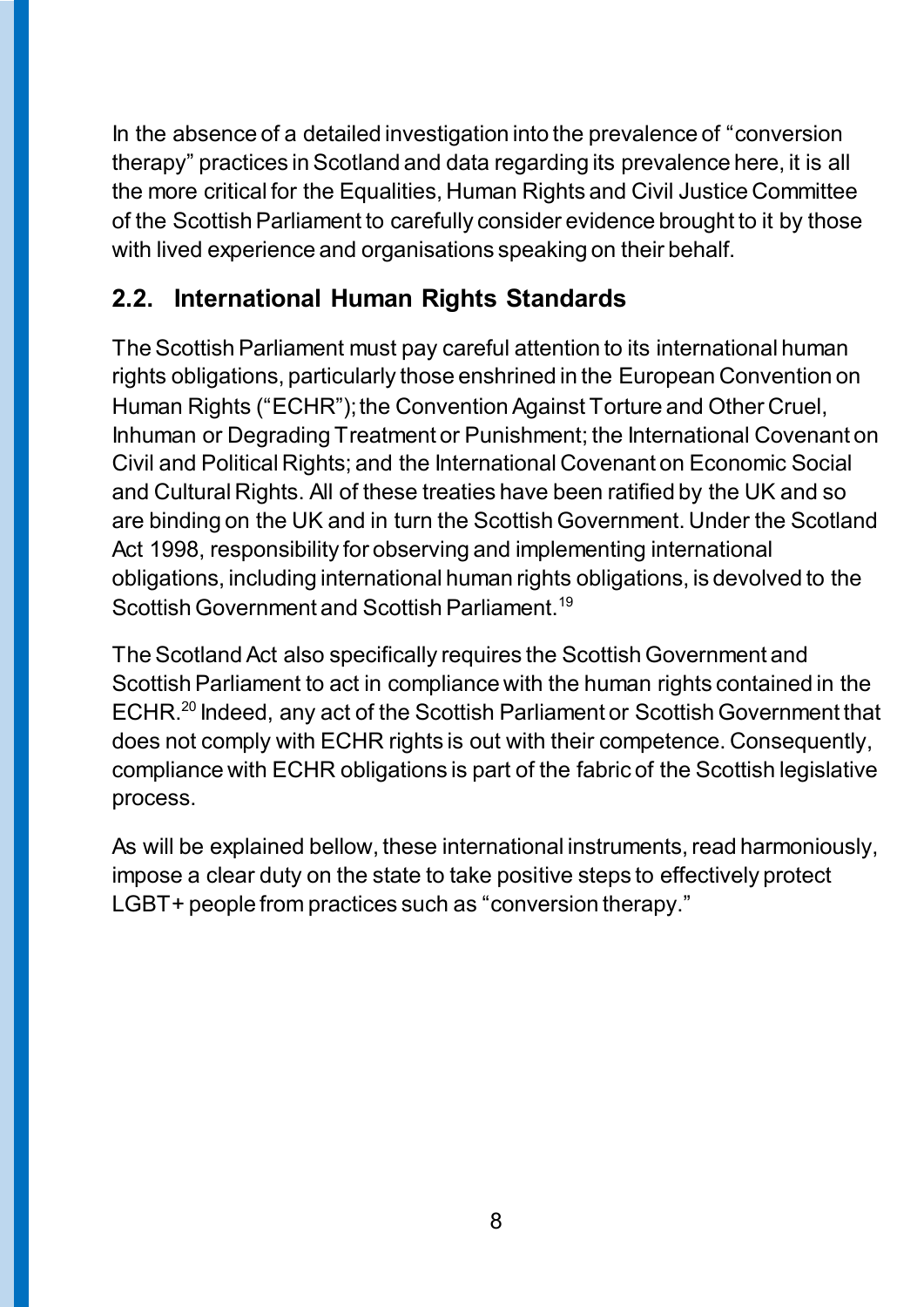## <span id="page-8-0"></span>**3. The prohibition of torture and inhuman or degrading treatment**

### <span id="page-8-1"></span>**3.1. Article 3 – European Convention on Human Rights**

Article 3 of the European Convention on Human Rights ("ECHR") enshrines that no one shall be subjected to torture or to inhuman or degrading treatment or punishment. It is an absolute guarantee as ill-treatment within the terms of Article 3 is never permitted, even for the most pressing public interest reasons.

Torture has been defined by the European Court of Human Rights ("ECtHR") as "deliberate inhuman treatment causing very serious and cruel suffering".<sup>21</sup> For ill-treatment of an individual to amount to inhuman treatment under Article 3, it must attain a minimum level of severity. In particular, inhuman treatment must cause "either actual bodily injury or intense physical or mental suffering".<sup>22</sup> The threshold is relative:

"It depends on all the circumstances of the case, such as the nature and context of the treatment, the manner and method of its execution, its duration, its physical or mental effects and, in some cases, the sex, age and state of health of the victim." <sup>23</sup>

It is also relevant to consider whether the victim is within a further category of people who are "vulnerable", including older people, children and young people, asylum seekers and people in detention.<sup>24</sup>

In contrast with torture, inhuman treatment does not need to be intended to cause suffering<sup>25</sup> and the suffering does not have to be inflicted for a purpose.<sup>26</sup> The crucial distinction between torture and inhuman treatment is in the degree of suffering caused.<sup>27</sup> It is not always necessary for the ECtHR to distinguish between the different types of ill-treatment listed in Article 3.

It is important to note that the Convention is a "living instrument" which "must be interpreted in light of present-day conditions".<sup>28</sup> This means that treatment could now reach the minimum level of severity needed for Article 3, where those same practices may not have been considered a violation when the Convention was first drafted or even 20 years ago.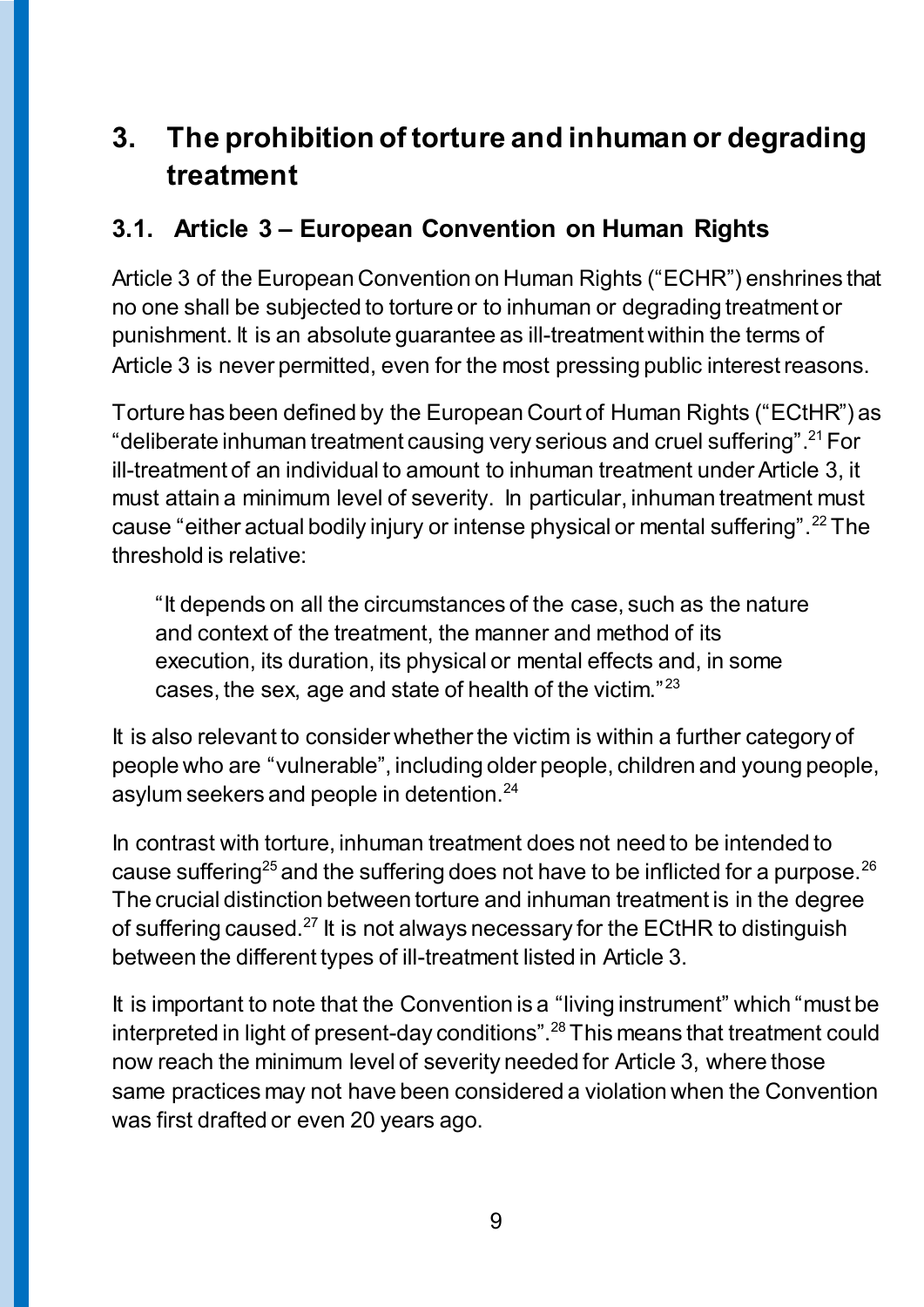As discussed above, there is a wide range of treatment falling under the term "conversion therapy". The Commission is of the view that many of these practices or types of treatment could foreseeably engage Article  $3.^{29}$  For a complete assessment, however, the individual facts and circumstances of each particular case would have to be considered.

#### **Positive obligations under Article 3**

In addition to the negative obligation not to subject a person to torture or to inhuman or degrading treatment, Article 3 contains positive obligations to protect against ill-treatment and the obligation to investigate and to enforce the law.

States must have a framework of law in place, which is effectively enforced, that provides adequate protection against ill-treatment by either state officials or private parties.<sup>30</sup> States must take practical measures in order to avoid a known risk. Article 3 also carries a procedural obligation to conduct a thorough and effective investigation where a person raises an arguable claim of ill-treatment in breach of Article  $3.^{31}$ 

Given developing understanding and evidence around the harmful impacts of various types of "conversion therapy," while acknowledging that some of the more "extreme" practices are already criminalised (such as so called 'corrective rape'), the Commission considers specific legislative action to ban certain practices would aid Article 3 compliance.

### <span id="page-9-0"></span>**3.2. UN Convention Against Torture**

The Convention Against Torture and Other Cruel, Inhuman or Degrading Treatment or Punishment, ratified by the UK in 1988, requires States to take legislative, administrative, judicial or other measures to prevent acts of torture in any territory under its jurisdiction. $^{\rm 32}$ 

The prohibition of torture, as a peremptory norm of international law (ius cogens), also signifies that under no circumstances – regardless of how exceptional they might be  $-$  can torture can be justified. $33$ 

As part of the necessary legislative measures that a State needs to implement, the Convention is clear that States are required to ensure all acts of torture – as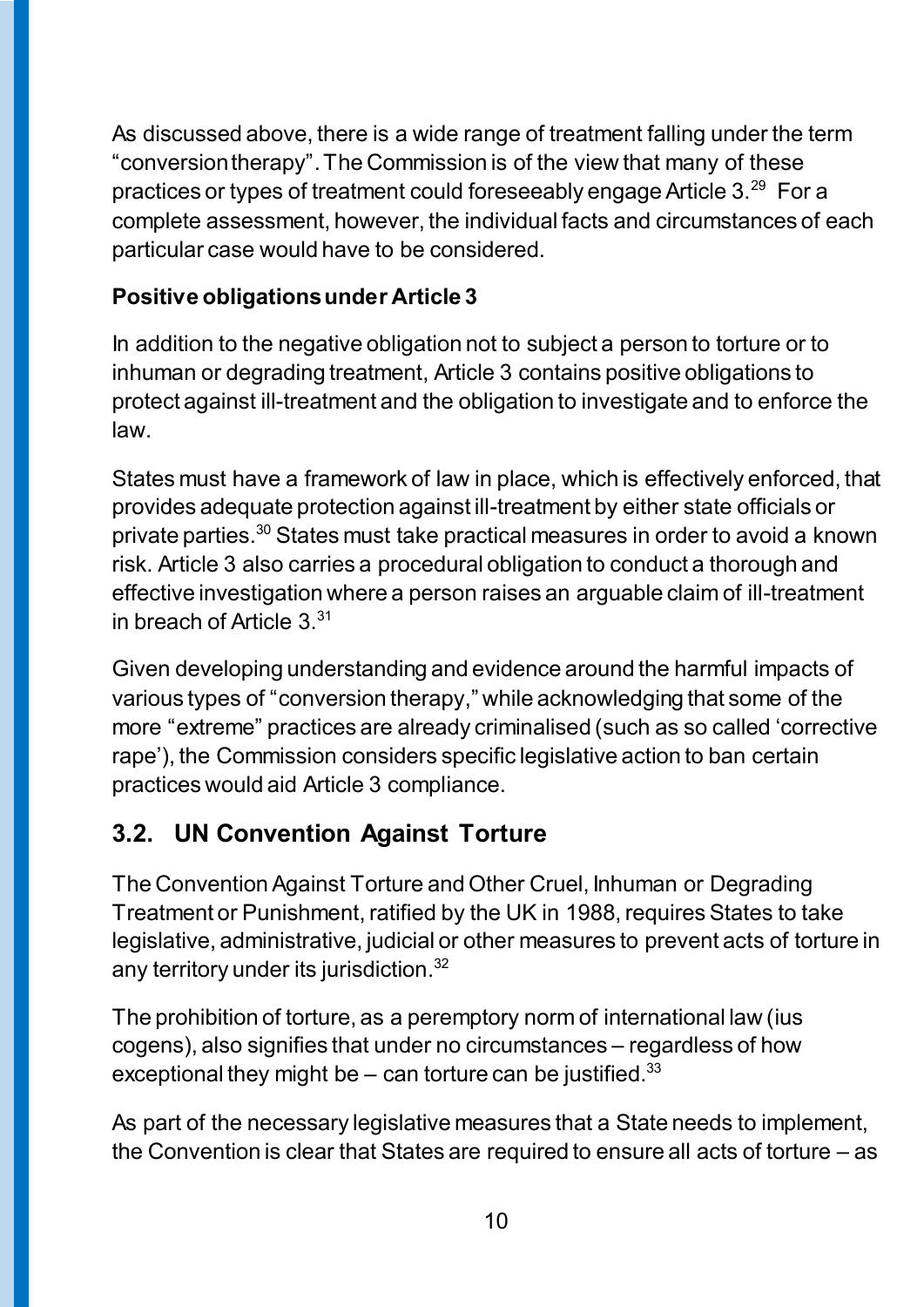well as an attempt to commit torture and to be complicit in an act of torture – are criminal offences under its domestic law.<sup>34</sup> For such purposes, States are also required to make such criminal offenses punishable by appropriate penalties.<sup>35</sup>

The UN Committee Against Torture has expressed its grave concern in relation to reports about the existence of "conversion therapies." It has particularly expressed concern regarding practices that include the administration of electroshocks and, sometimes, involuntary confinement in psychiatric and other facilities, which could result in physical and psychological harm.<sup>36</sup> Based on the obligations set forth in the Convention, the Committee has determined that States are required to:

- a) Take the necessary legislative, administrative and other measures to guarantee respect for the autonomy and physical and personal integrity of lesbian, gay, bisexual, transgender and intersex persons and prohibit the practice of so-called "conversion therapy," and other forced, involuntary or otherwise coercive or abusive treatments against them;
- b) Ensure that health professionals and public officials receive training on respecting the human rights of lesbian, gay, bisexual, transgender and intersex persons, including their rights to autonomy and physical and psychological integrity; and
- c) Undertake investigations of instances of forced, involuntary or otherwise coercive or abusive treatments of lesbian, gay, bisexual, transgender and intersex persons and ensure adequate redress and compensation in such  $cases$   $37$

The UN Special Rapporteur on torture and other cruel, inhuman or degrading treatment or punishment has indicated that there is an abundance of accounts and testimonies of persons who have been subject to so called "reparative therapies" and "conversion therapies." Testimonies indicate that some of these practices can cause scarring, loss of sexual sensation, pain, incontinence and lifelong depression and have also been criticised as being unscientific, harmful and contributing to stigma. $^{\rm 38}$ 

Based on such considerations, the Special Rapporteur has called for States to repeal any law allowing intrusive and irreversible treatments "reparative therapies" or "conversion therapies", when enforced or administered without the free and informed consent of the person concerned.<sup>39</sup>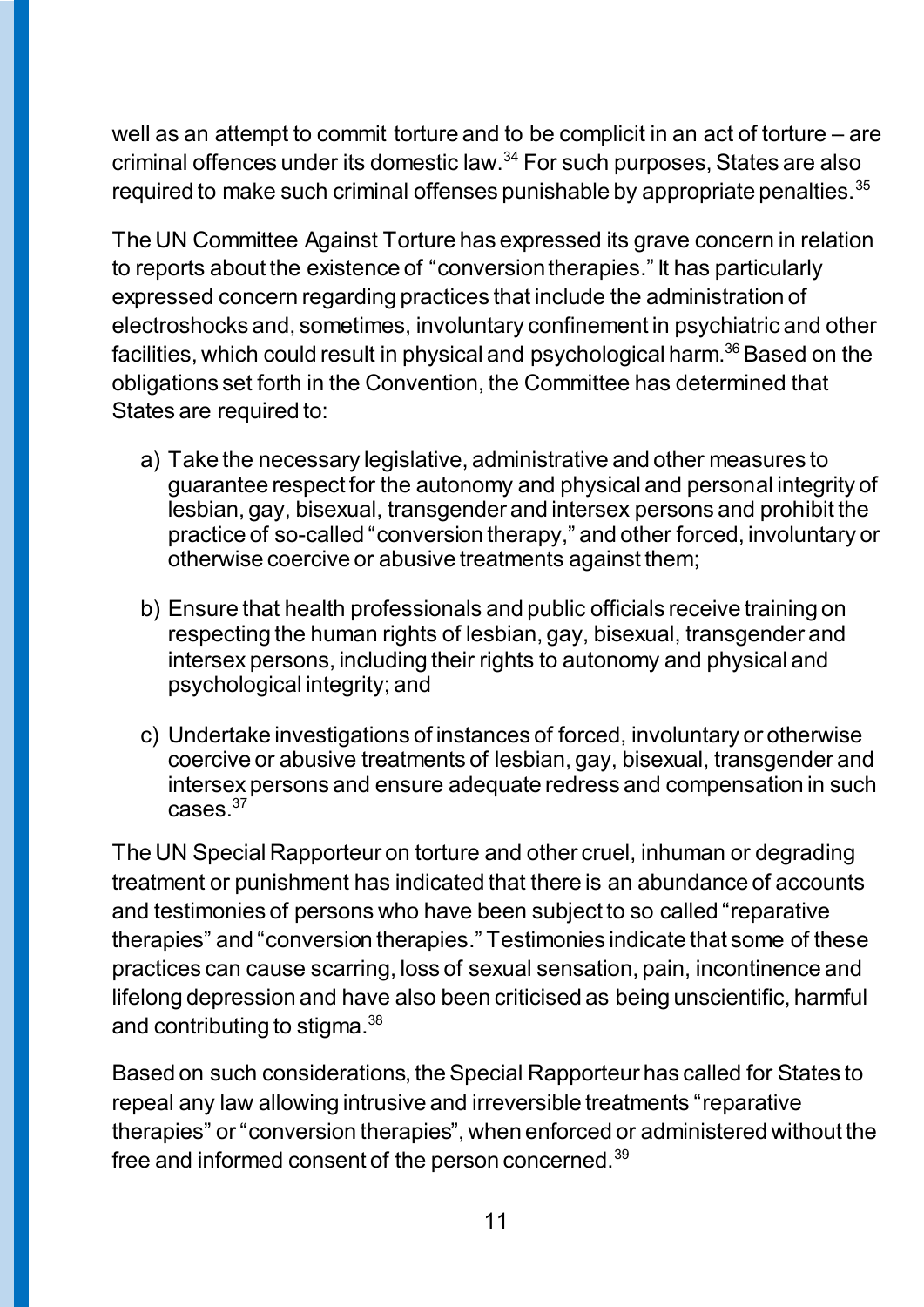## <span id="page-11-0"></span>**4. Non-discrimination**

## <span id="page-11-1"></span>**4.1. Article 14 – European Convention on Human Rights**

Article 14 protects the right not to be discriminated against in "the enjoyment of the rights and freedoms set out in the Convention". This means that the right not to be discriminated against does not exist independently under the ECHR; it must be connected to the fulfilment of another Convention right, such as Article 3, the right to freedom from torture and inhuman or degrading treatment discussed above. This does not mean that there must be a violation of another Convention right before Article 14 applies, simply that the right must be engaged.<sup>40</sup>

The ECtHR has defined discrimination as "treating differently, without an objective and reasonable justification, persons in relatively similar situations".<sup>41</sup> Issues relating to sexual orientation and gender identity have been considered consistently by the Court under Article 14 in conjunction with other applicable Convention rights.<sup>42</sup>A full discussion of Article 14 is beyond the scope of this briefing, particularly as discrimination matters in Scotland must also be considered under relevant equality law.<sup>43</sup> That said, when examining an approach to ending "conversion therapies," discrimination should be a key consideration given the practices by their very nature impact on LGBT+ people.

### <span id="page-11-2"></span>**4.2. Article 2 – International Covenant on Civil and Political Rights and the International Covenant on Economic, Social, and Cultural Rights**

Both the International Covenant on Civil and Political Rights and the International Covenant on Economic, Social, and Cultural Rights enshrine the guarantee that the rights enunciated in those treaties will be exercised without discrimination of any kind. Non-discrimination and equality are fundamental components of international human rights law and are essential to the exercise and enjoyment of all human rights.<sup>44</sup>

The UN Committee on Economic, Social and Cultural Rights has stressed that eliminating discrimination in practice requires paying sufficient attention to groups of individuals which suffer historical or persistent prejudice, instead of merely comparing the formal treatment of individuals in similar situations. For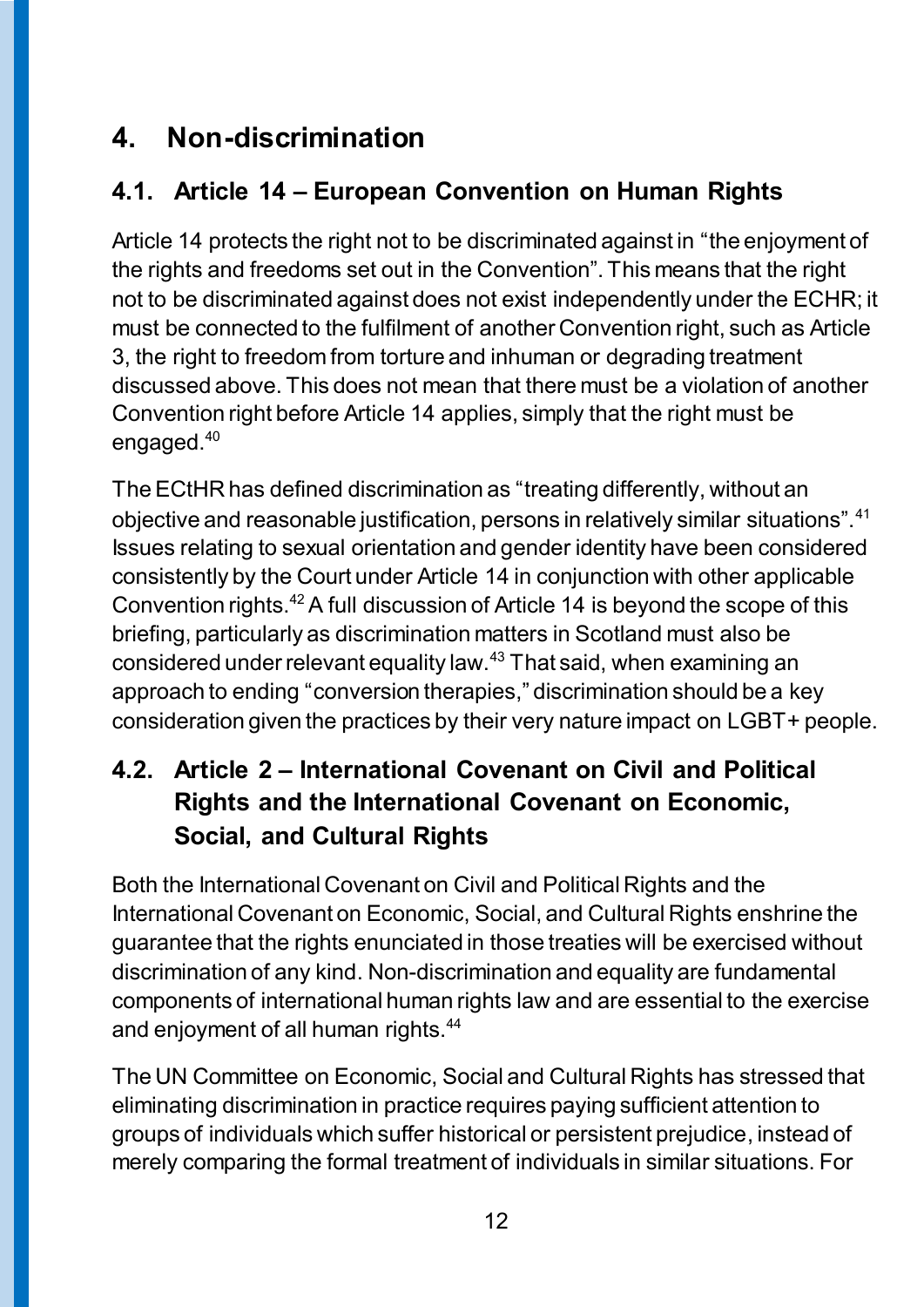such purposes, States are required to immediately adopt the necessary measures to prevent, diminish and eliminate the conditions and attitudes which cause or perpetuate substantive or de facto discrimination. 45

Under that premise, the UN Independent Expert on Sexual Orientation and Gender Identity has determined that practices of "conversion therapy" are per se discriminatory. This is because they target a specific group on the exclusive basis of sexual orientation and gender identity, with the specific aim of interfering in their personal integrity and autonomy.<sup>46</sup> The Special Rapporteur has also indicated that the existence of "conversion therapies" creates an societal environment of discrimination, as LGBT+ are perceived as being of lesser value and in need of cure and treatment.<sup>47</sup> This environment of discrimination can then lead to the further human rights violations, including torture.

The UN Human Rights Committee has also stressed that states should clearly and officially state that they do not tolerate any form of social stigmatisation of, or discrimination against, persons based on their sexual orientation or gender identity, including the propagation of "conversion therapies."<sup>48</sup> Therefore, and in order to comply with their international legal obligations, states should:

- Strengthen their legal framework to protect lesbian, gay, bisexual, transgender and intersex individuals;
- Develop sex education programmes that provide students with comprehensive, accurate and age-appropriate information regarding sexuality and diverse gender identities;
- Develop and carry out public campaigns and provide training for public officials to promote awareness and respect for diversity in respect of sexual orientation and gender identity. 49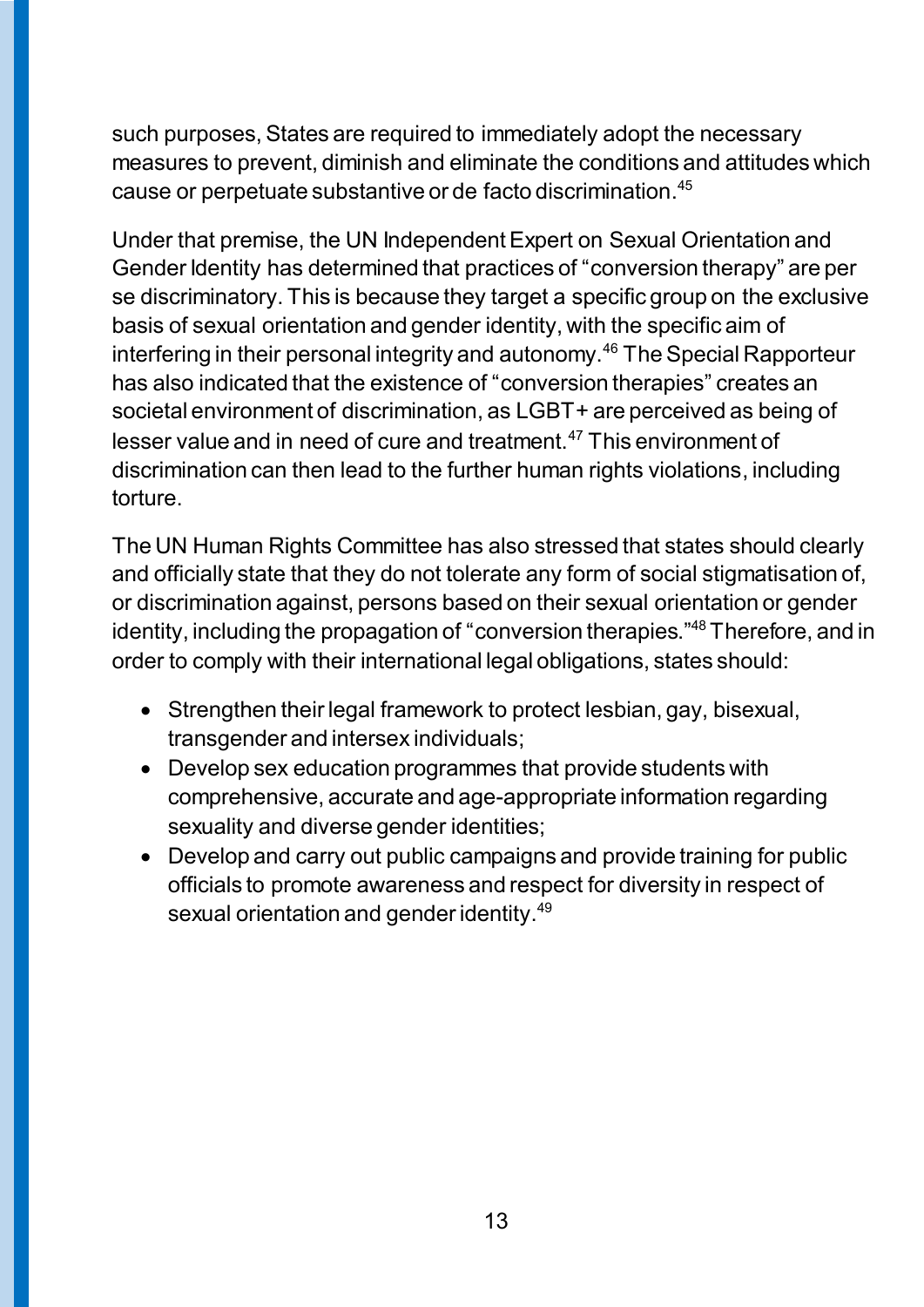## <span id="page-13-0"></span>**5. Right to the Highest Attainable Standard of physical and mental health**

Every human being is entitled to the enjoyment of the highest attainable standard of health conducive to living a life in dignity.<sup>50</sup> This right is closely related to and dependent upon the realisation of other human rights, including education, human dignity, life, non-discrimination, and the prohibition against torture, among others.<sup>51</sup> The right to health is not the right to be healthy, but a right to both conditions and services that are conducive to a life of dignity and equality, and non-discrimination in relation to health.<sup>52</sup>

The right to health implies that all health facilities, goods and services must be respectful of medical ethics and culturally appropriate, as well as being designed to improve the health status of those concerned.<sup>53</sup>

In order to guarantee the acceptability of the provision of health services, States are required to ensure that medical practitioners and other health professionals meet appropriate standards of education, skill and ethical codes of conduct.<sup>54</sup> This obligation must be read in connection with the obligation to take measures to protect all vulnerable or marginalised groups of society, such as LGBT+ persons.

The right to health also encompasses the right to sexual and reproductive health, as an integral part of the right.<sup>55</sup> Particularly, the right to health protects the right of lesbian, gay, bisexual, transgender and intersex persons, to be fully respected for their sexual orientation, gender identity and intersex status. Therefore, the UN Committee on Economic, Social and Cultural rights determined that regulations requiring that LGBT+ persons be treated as mental or psychiatric patients, or requiring that they be 'cured' by so-called 'treatment', are a clear violation of their right to sexual and reproductive health.<sup>56</sup>

States are also obliged to restrict the marketing and advertising of certain goods and services in order to protect public health, as well as regulating other business activities in order to combat discrimination effectively. <sup>57</sup> States should impose criminal and administrative sanctions when the activities of non-state actors result in breaches of the right to health.<sup>58</sup>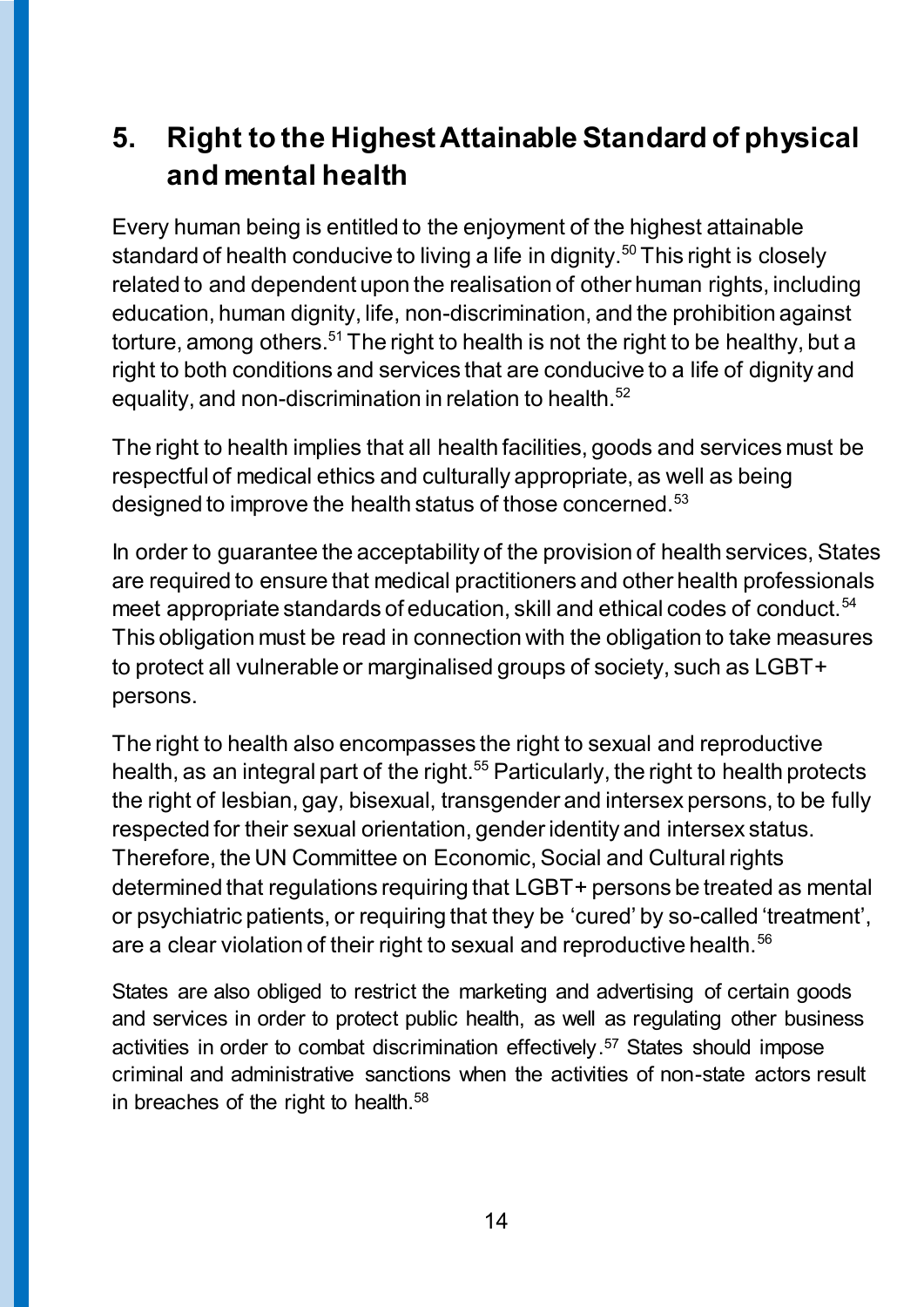As its name indicates, the right also encompasses the protection of mental health. The right acknowledges that everyone, throughout their lifetime, requires an environment that supports their mental health and well-being.<sup>59</sup> The right recognises that attaining positive mental health and well-being is a product of, and a path to, the full realisation of the rights enshrined in international law.<sup>60</sup>

Protecting mental health requires taking the adequate and effective measures necessary to prevent third party interference. The UN Special Rapporteur on the right of everyone to the enjoyment of the highest attainable standard of physical and mental health has indicated that harmful practices such as "conversion therapy" require positive, protective action from the State in order to prevent their occurrence. 61

The Special Rapporteur has highlighted that any attempt to "cure" those who engage in same-sex conduct are not only inappropriate, but have the potential to cause significant psychological distress and increase stigmatisation of these vulnerable groups.<sup>62</sup> The pathologization of LGBT+ persons reduces their identities to diseases, which compounds stigma and discrimination.<sup>63</sup> Diversity must be broadly understood, recognizing the diversity of human experience and the variety of ways in which people process and experience life.<sup>64</sup>

Overall, the Special Rapporteur has emphasised that practices such as "conversion therapies" reflect a failure to fulfil right to health obligations, as they demonstrate a lack of political will to "support, replicate and sustain evidencebased social interventions that foster well-being, prevent discrimination and promote community inclusion".65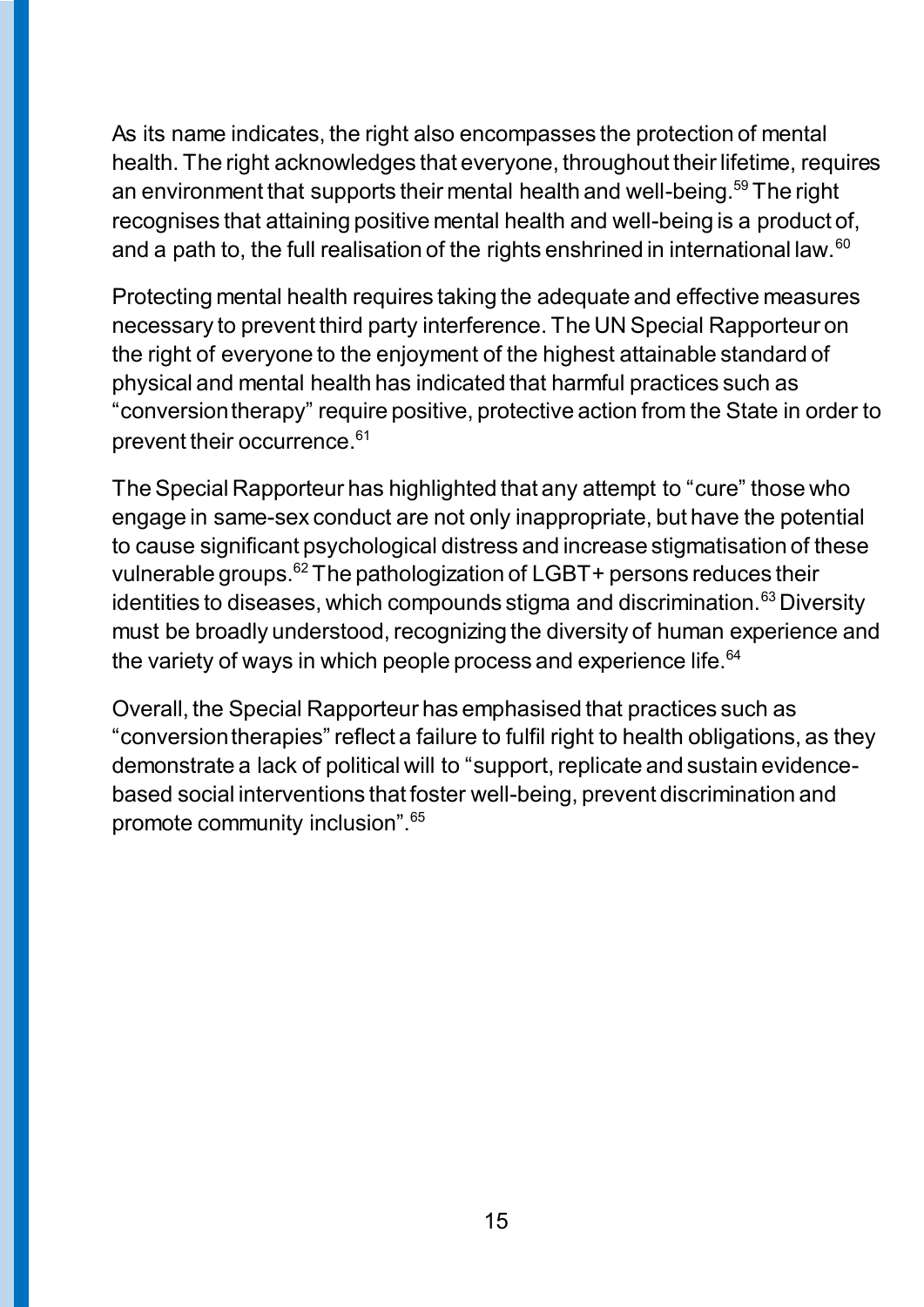## <span id="page-15-0"></span>**6. Freedom of thought, conscience, and religion**

As discussed above, some "conversion therapy" practices are faith based and some have suggested that measures to counter such "conversion therapy" practices, and thereby protect LGBT+ people from their harmful effects, may interfere with their right to freedom of religion. $66$  The right to freedom of thought, conscience and religion is protected under the ECHR and other international human rights treaties. However, as discussed in more detail below, the right to manifest religious beliefs, to act in accordance with those beliefs, is not an absolute right

Manifestation of religious beliefs may lawfully be restricted by the state where necessary to secure a legitimate aim and provided it goes no further than necessary to do so. It is therefore possible to introduce appropriate measures to protect LGBT+ people from the kinds of harmful practices referred to above without unlawful interference with this right. This is set out in more detail in the following paragraphs.

### <span id="page-15-1"></span>**6.1. Article 9 – European Convention on Human Rights**

The right to freedom of thought, conscience and religion is very important to the functioning of a democratic state. As was stated by the ECtHR in the case of *Leyla Sahin v Turkey*:

"Freedom of thought, conscience and religion is one of the foundations of a democratic society within the meaning of the Convention. The freedom is, in its religious dimension, one of the most vital elements that go to make up the identity of believers and their conception of life, but it is also a precious asset for atheists, agnostics, sceptics and the unconcerned. The pluralism indissociable from a democratic society, which has been dearly won over the centuries, depends on it. That freedom entails, inter alia, freedom to hold or not to hold religious beliefs and to practise or not to practise a religion."<sup>67</sup>

The right to freedom of thought, conscience and religion under the ECHR contains two separate strands. The 'internal' dimension<sup>68</sup> guaranteeing freedom of thought, conscience and religion is absolute and unconditional and cannot be interfered with. The state cannot dictate what a person should believe. The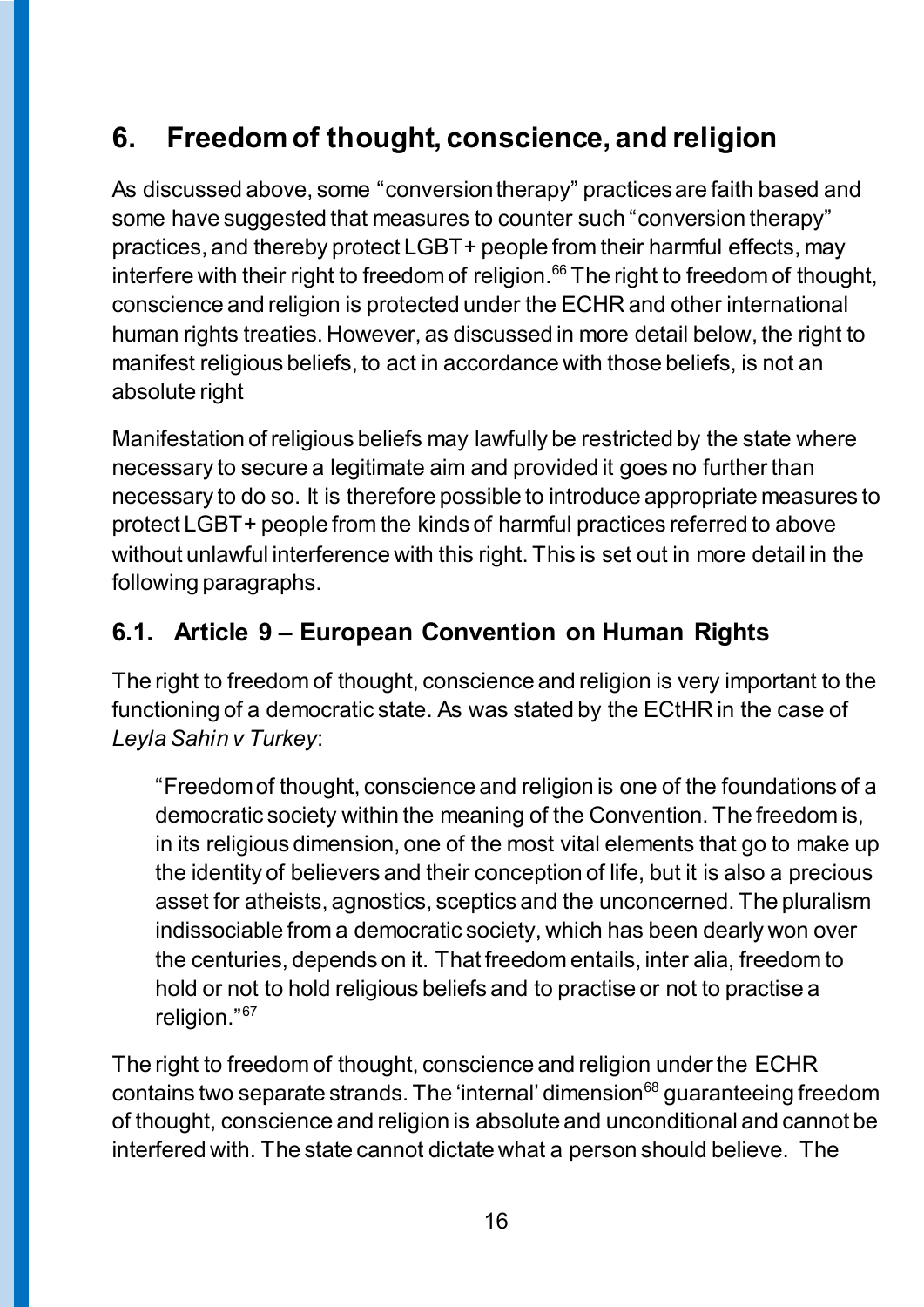right also protects an 'external' element: the right to manifest a belief or religion in 'worship, teaching, practice and observance'.

Not every act that is influenced by a belief or religion will constitute a manifestation of it and the ECtHR has stated that the "existence of a sufficiently close and direct nexus between the act and the underlying belief must be determined on the facts of each case. In particular, there is no requirement on an applicant to establish that he or she acted in fulfilment of a duty mandated by the religion in question."<sup>69</sup>The ECtHR generally avoids being drawn on substituting their own views on what does and does not constitute a requirement of a religion.<sup>70</sup>

Whether or not any particular practice constituting "conversion therapy" would be considered by the ECtHR to be a manifestation of religious belief would depend on the facts and circumstances of the particular case.

The right to manifest religious beliefs is not absolute. A restriction or interference with a person's manifestation of their religion or belief may be justified by the state if the restriction is:

- prescribed by law: any law interfering with a right must be 'adequately accessible' and 'formulated with sufficient precision to enable the citizen to regulate his conduct';<sup>71</sup>
- in pursuit of a legitimate aim: interferences with the manifestation of religion or belief must be in 'the interests of public safety, for the protection of public order, health or morals, or for the protection of the rights and freedoms of others';<sup>72</sup> and
- necessary in a democratic society: there must be a genuine pressing social need for the measures and they must go no further than is necessary to achieve the legitimate aim.<sup>73</sup>

The ECtHR has granted member states a wide margin of appreciation in deciding to what extent interferences are justified.<sup>74</sup> This means that the ECtHR generally views the national authorities as well placed to evaluate local needs and conditions, while exercising supervision to ensure that the interference is proportionate, taking into account all of the circumstances of the individual case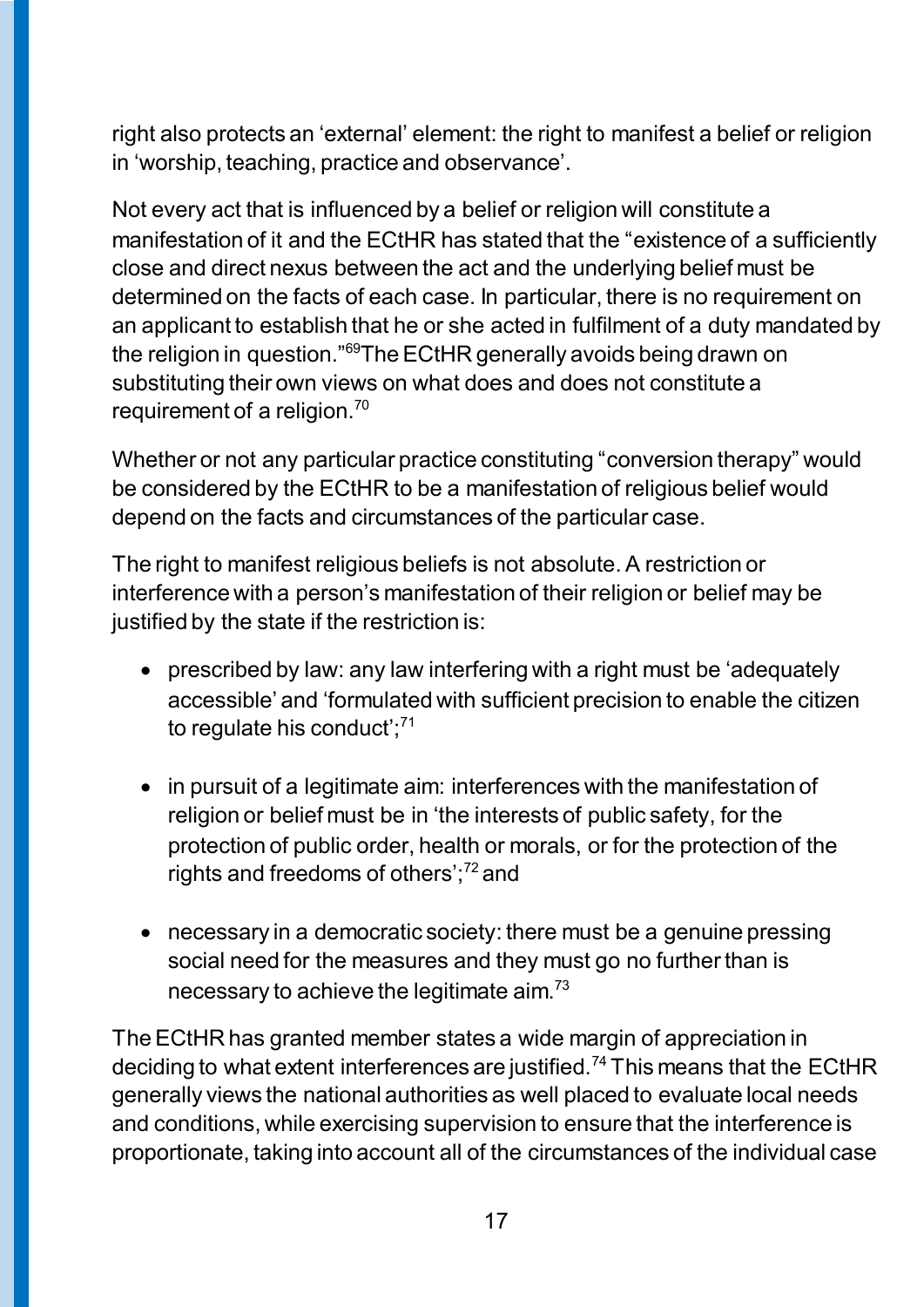balanced against the fundamental importance of preserving the right to freedom of thought, conscience and religion.

Given the clear and mounting evidence around the harmful effects of various practices collectively labelled "conversion therapy", together with the recent clarity provided by various international human rights bodies and actors on the human rights implications of such practises, the Commission considers that a "conversion therapy" ban can be a proportionate inference with Article 9. As no legislation or concrete plans have yet been put forward, a full assessment of the legislation together with safeguards in place protecting appropriate and consensual religious activity would have to be undertaken in due course.

### <span id="page-17-0"></span>**6.2. Article 18 – International Covenant on Civil and Political Rights**

Similar to the protection afforded through the ECHR, the International Covenant on Civil Political Rights protects the right to freedom of thought, conscience and religion. The right protected in the Covenant is far-reaching and profound, as it encompasses freedom of thought on all matters, personal conviction and the commitment to religion or belief, whether manifested individually or in community with others.<sup>75</sup> As with the ECHR, the right contained in the Covenant distinguishes between the right to hold beliefs, which is absolute, and the right to manifest those beliefs, which may be limited where prescribed by law and necessary to protect public safety, order, health or morals, or the fundamental rights and freedoms of others.

As all rights are interrelated and interconnected, the UN Human Rights Committee has indicated that "[i]n interpreting the scope of permissible limitation clauses, States parties should proceed from the need to protect the rights guaranteed under the Covenant, including the right to equality and nondiscrimination." In other words, a State is not only permitted to limit the enjoyment of the right to freedom of religion and belief, but is also obliged to do so to the extent lawfully permitted in order to guarantee the full enjoyment of all other rights.

In his seminal report in relation to gender-based violence and discrimination in the name of religion or belief, the UN Special Rapporteur on freedom of religion or belief reaffirmed that traditional, historical, religious or cultural attitudes must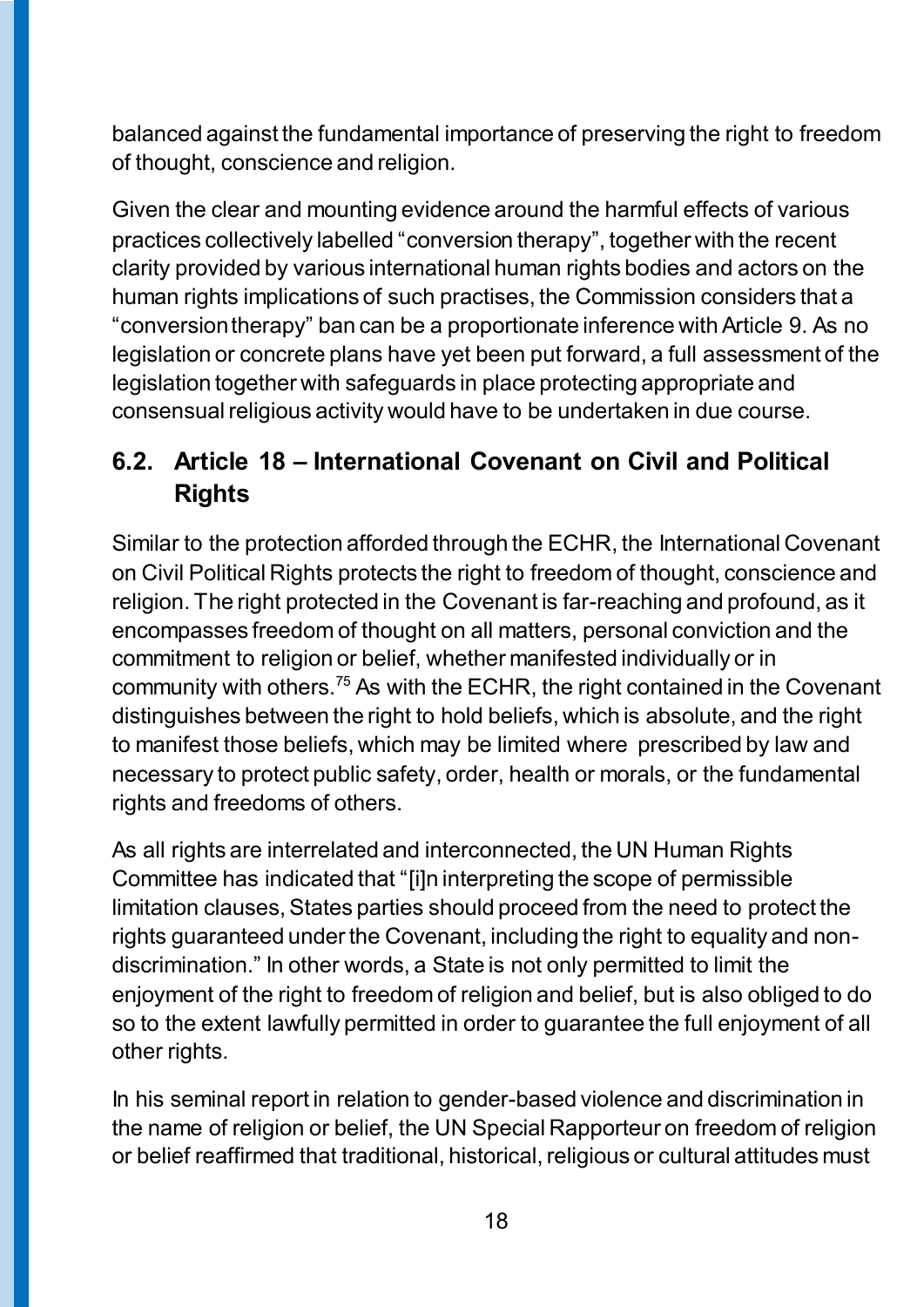not be used to justify violation of human rights. <sup>76</sup> The Special Rapporteur also called on states to:

- Review all laws and practices and ensure that all uphold the principles of universality of human rights and respect the right to equality and nondiscrimination and do not create, perpetrate, or reinforce gender-based violence, discrimination or inequalities;<sup>77</sup> and
- Combat all forms of violence and coercion perpetrated against women, girls and LGBT+ persons justified with reference to religious practice or belief, ensure their personal safety and liberty, and hold accountable perpetrators of such violence and ensure victims obtain redress.<sup>78</sup>

In relation specifically to "conversion therapies," the Special Rapporteur has concluded that manifesting a belief by targeting LGBT+ persons with attempts to change or suppress their sexual orientation or gender identity is not a practice protected by international human rights law.<sup>79</sup> He indicates, particularly in relation to the UK, that the fact that "conversion" practices are conducted within almost all major faith communities within the country cannot be an excuse for the state to treat it differently from other practices already prohibited in the country, such as female genital mutilation and forced marriage. $^{\mathrm{80}}$ 

The Special Rapporteur has also indicated that there are several safeguards that can be put in place to both protect LGBT+persons *and* the enjoyment of the right to freedom of religion and belief, such as:

- To include in legislation a definition of "conversion" practices that requires that:
	- i. a specific person or class of persons is targeted;
	- ii. on the basis of their sexual orientation or gender identity; and
	- iii. for the purpose of changing or suppressing their sexual orientation or gender identity.
- Individuals would not be prohibited from discussing or exploring their sexuality or gender identity with their faith leaders (or a therapist) in a non-judgmental manner.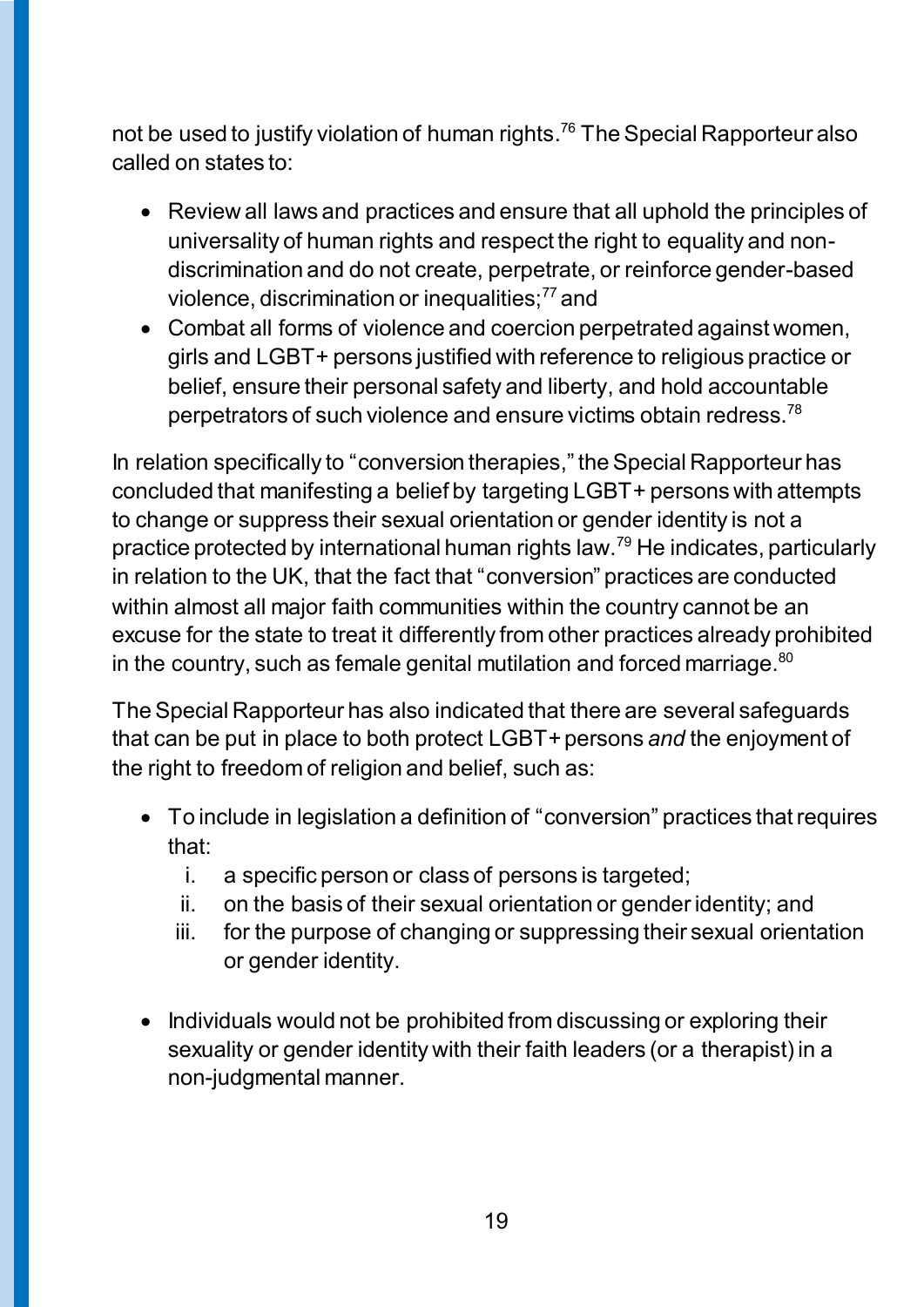## <span id="page-19-0"></span>**7. Freedom of Expression**

In order to effectively protect LGBT+ people, countries that have banned the practice of "conversion therapies," such as Germany, have also prohibited the advertisement or promotion of "conversion therapy" practices.<sup>81</sup> In order to comply with the international human rights standards set out above the Commission recommends that legislation is brought forward banning the practice of "conversion therapy" and its promotion. This may engage the right to freedom of expression, which is protected under the  $ECHR^{82}$  and the International Covenant on Civil Political Rights.<sup>83</sup>

However, the right to freedom of expression is not absolute. As with freedom of thought, conscience and religion, the right may be restricted by the state where necessary to secure a legitimate aim and provided it goes no further than necessary to do so. It is therefore possible to introduce appropriate measures to protect LGBT+ people from the promotion of the kinds of harmful practices referred to above without unlawful interference with this right. This is set out in more detail in the following paragraphs.

### <span id="page-19-1"></span>**7.1. Article 10 – European Convention on Human Rights**

Freedom of expression is protected under Article 10 of the ECHR. The ECtHR has held that "freedom of expression constitutes one of the essential foundations of [a democratic] society, one of the basic conditions for its progress and for the development of every[one]."<sup>84</sup>

Freedom of expression applies "not only to information or ideas that are favourably received or regarded as inoffensive or as a matter of indifference, but also to those that offend, shock or disturb the State or any sector of the population."<sup>85</sup>

However, the right to freedom of expression is not an absolute right. It may be restricted where such restriction is prescribed by law, in pursuit of a legitimate aim and necessary to achieve that aim, going no further than is required. This is the same test as referred to above in relation to lawful interference with the right to freedom of thought, conscience and religion.

The ECtHR has recognised that in the pursuit of ensuring tolerance and respect for the equal dignity of all human beings it may be necessary in a democratic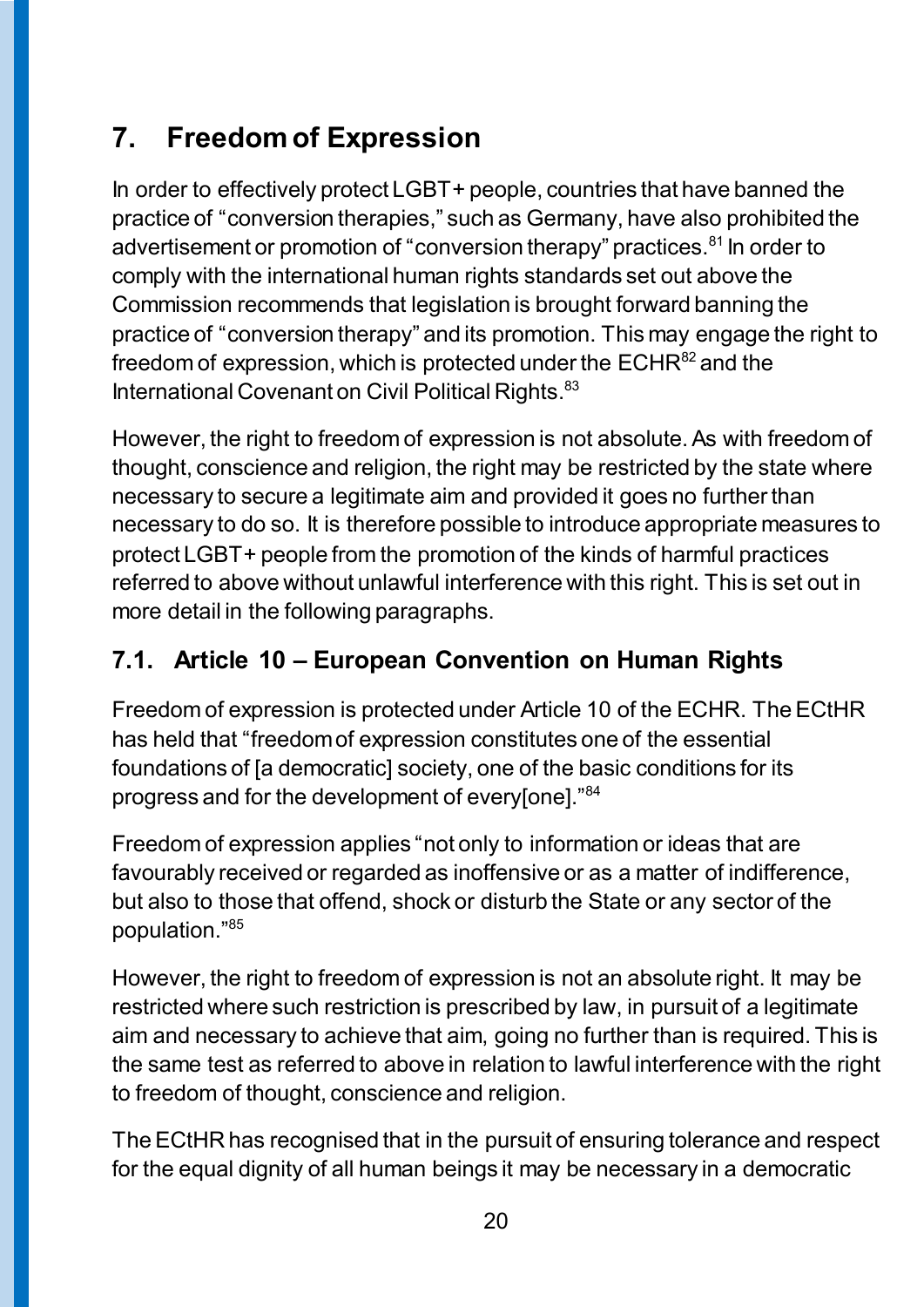society to prevent or sanction "forms of expression which spread, incite, promote or justify hatred based on intolerance."<sup>86</sup> For example, the ECtHR has upheld restrictions on freedom of expression in relation to homophobic expression.<sup>87</sup>

### <span id="page-20-0"></span>**7.2. Article 19 – International Covenant on Civil and Political Rights**

Freedom of expression is also protected under Article 19 of the ICCPR. The Human Rights Committee has noted that freedom of opinion and expression are "indispensable conditions for the full development of the person. They are essential for any society."<sup>88</sup>

However, Article 19 also provides that the exercise of the right to freedom of expression carries with it special duties and responsibilities, and it may therefore be subject to certain lawful restrictions, provided by law and necessary to protect the rights or reputations of others, national security, public order, public health or morals.<sup>89</sup> The Human Rights Committee has confirmed that such restrictions must also be proportionate, going no further than necessary to achieve the legitimate aim.<sup>90</sup>

UN human rights experts have therefore confirmed that "incitement to violence and discrimination on the basis of personal characteristics … constitutes hate speech and is protected neither by freedom of expression nor by freedom of religion or belief.".<sup>91</sup>

Given the evidence about the harmful effects of "conversion therapies" and of the existence and promotion of those practices in society, the Commission considers that a ban on the promotion of "conversion therapy" can be a proportionate inference with the right to freedom of expression, provided adequate safeguards are put in place. As no legislation or concrete plans have yet been put forward, a full assessment of the legislation would have to be undertaken in due course.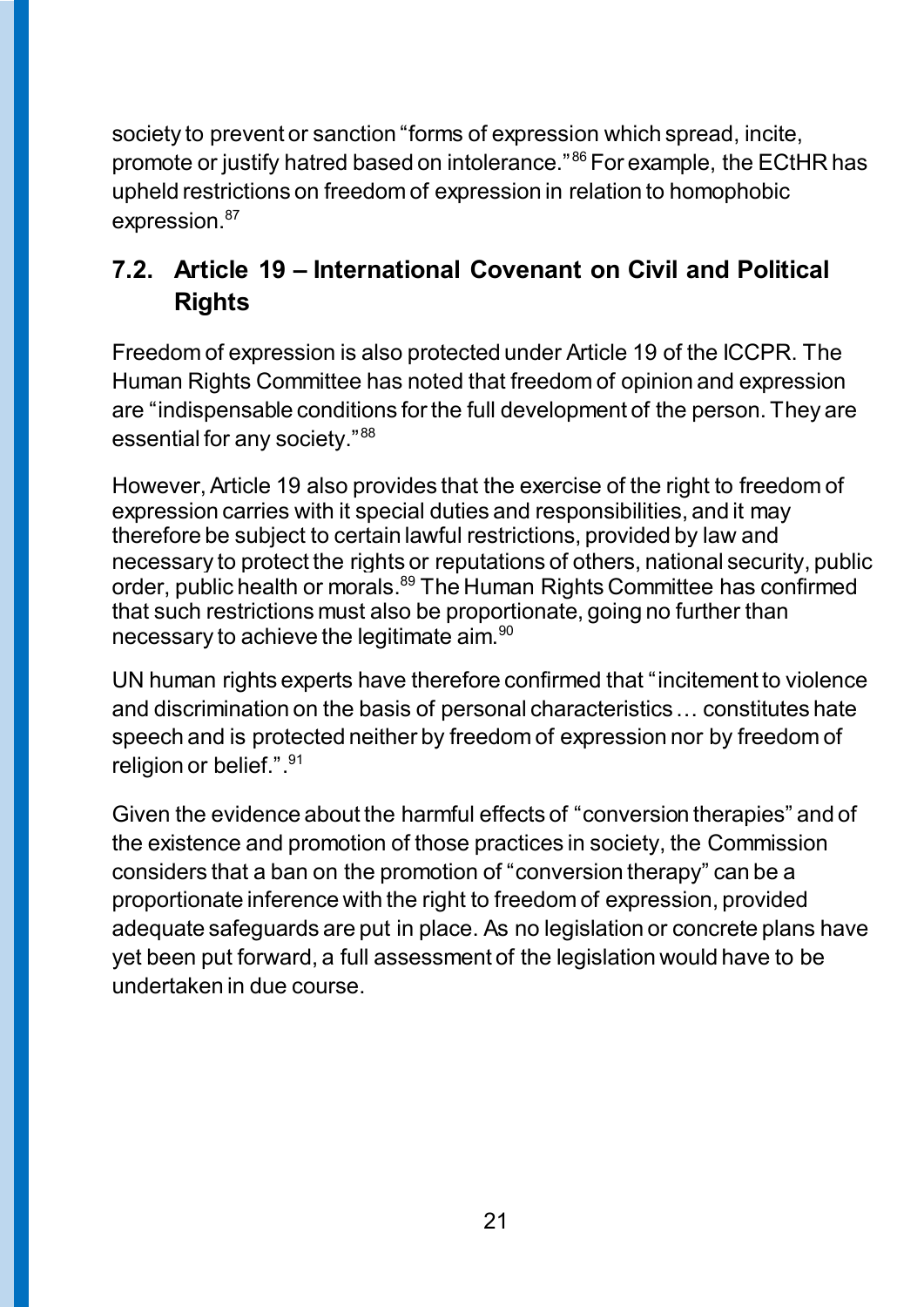## <span id="page-21-0"></span>**8. Recommendations**

Given Scotland's international human rights obligations, and the effects that "conversion therapies" have on LGBT+ people, the Scottish Human Rights Commission recommends that the Equalities, Human Rights and Civil Justice Committee of the Scottish Parliament encourage the Scottish Government and Scottish Parliament to:

1. Bring forward legislation that prohibits the provision and the promotion of all forms of "conversion therapy." Such legislation should contain appropriate safeguards to ensure that LGBT+ persons can still access non-judgmental physiological or spiritual support that is not aimed at changing their orientation or identity, and that there is no disproportionate interference with the rights to freedom of thought, conscience and religion or freedom of expression.

2. Establish clear sanctions for those who do not comply with the prohibition of providing and promoting "conversion therapy". This should take into account appropriate sanctions that reflect the gravity of the practice in question. Measures will also need to be put in place to ensure that future practice is investigated, prosecuted and held to account and that victims have a right to an effective remedy, in accordance with international human rights law.

3. Provide clear and unambiguous guidance for health professionals, counsellors, and spiritual guides, regarding appropriate ways to provide support for LGBT + people.

4. Consider all appropriate and effective measures to support those who have been subject to this practice in the past and ensure measures of nonrepetition are put in place, in accordance to international human rights law.

5. Develop educational programmes that provide comprehensive, accurate and age-appropriate information regarding sexuality and diverse gender identities.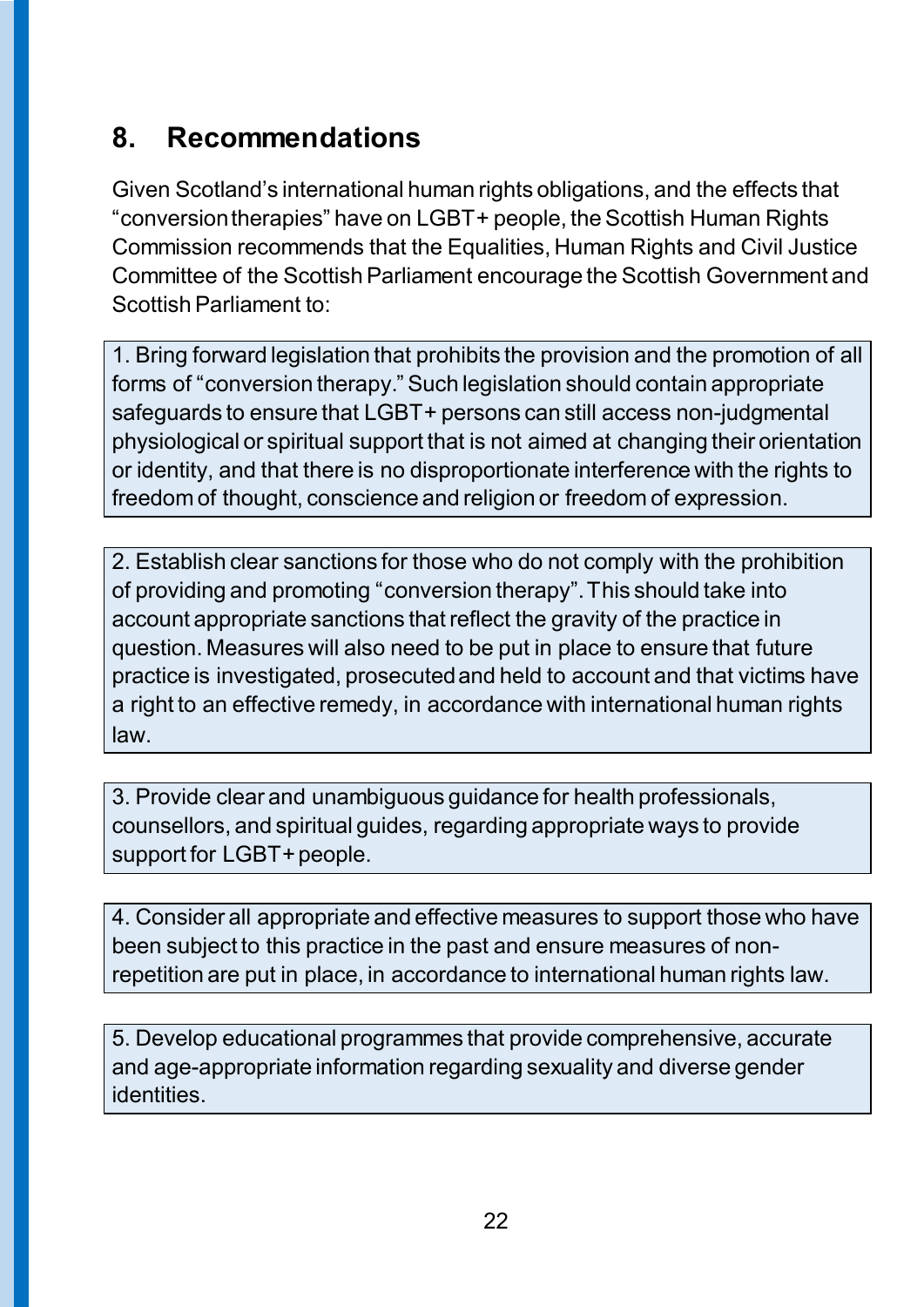6. Develop and implement public campaigns and provide training for public officials to promote awareness and respect for diversity in respect of sexual orientation and gender identity.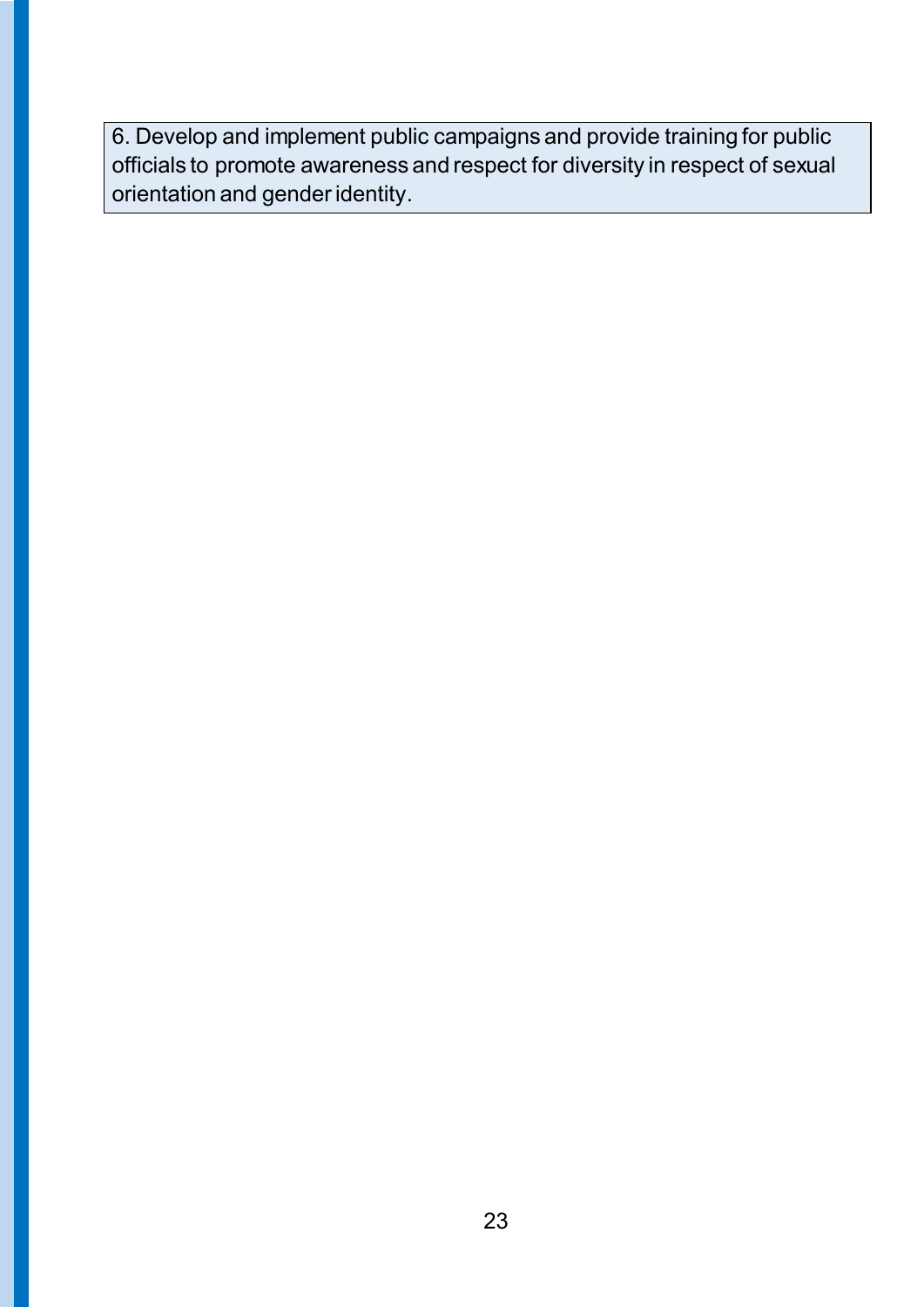<sup>1</sup> Report of the UN Independent Expert on protection against violence and discrimination based on sexual orientation and gender identity, (17 July 2019), A/74/181, para. 61

<sup>2</sup> Report of the UN Independent Expert on protection against violence and discrimination based on sexual orientation and gender identity, (17 July 2019), A/74/181, para. 19

<sup>3</sup> Report of the UN Independent Expert on protection against violence and discrimination based on sexual orientation and gender identity, (17 July 2019), A/74/181, para. 83

<sup>4</sup> <https://www.sciencedirect.com/science/article/abs/pii/S1752928X20300366>

<sup>5</sup> Ahmed Shaheed, There is no legal defence of LGBT+ conversions (23 April 2021). Available at

<https://www.theguardian.com/commentisfree/2021/apr/23/legal-defence-lgbt-conversions-sexuality-rights-belief> <sup>6</sup> Report of the UN Independent Expert on protection against violence and discrimination based on sexual

orientation and gender identity, (17 July 2019), A/74/181, para. 17

 $\mathrm{^{7}}$  Report of the UN Independent Expert on protection against violence and discrimination based on sexual orientation and gender identity, (17 July 2019), A/74/181, para. 42

<sup>8</sup> Report of the UN Independent Expert on protection against violence and discrimination based on sexual orientation and gender identity, (17 July 2019), A/74/181, para. 43

<sup>9</sup> Report of the UN Independent Expert on protection against violence and discrimination based on sexual orientation and gender identity, (17 July 2019), A/74/181, para. 46.

<sup>10</sup> Report of the UN Independent Expert on protection against violence and discrimination based on sexual orientation and gender identity, (17 July 2019), A/74/181, para.. 50

<sup>11</sup> Report of the UN Independent Expert on protection against violence and discrimination based on sexual orientation and gender identity, (17 July 2019), A/74/181, para. 51

 $12$  Report of the UN Independent Expert on protection against violence and discrimination based on sexual orientation and gender identity, (17 July 2019), A/74/181, para. 53

<sup>13</sup> Report of the UN Independent Expert on protection against violence and discrimination based on sexual orientation and gender identity, (17 July 2019), A/74/181, para. 55

<sup>14</sup> [Statement on conversion therapy -](https://www.sciencedirect.com/science/article/abs/pii/S1752928X20300366) ScienceDirect

<sup>15</sup> Ozanne, 2018 National Faith & Sexuality Survey[, https://www.ozanne.foundation/project/faith-sexuality](https://www.ozanne.foundation/project/faith-sexuality-survey-2018/)[survey-2018/](https://www.ozanne.foundation/project/faith-sexuality-survey-2018/)

 $16$  PAHO, "Cures" for an illness that does not exist: Purported therapies aimed at changing sexual orientation lack medical justification and are ethically unacceptable. Available at

<https://www.paho.org/hq/dmdocuments/2012/Conversion-Therapies-EN.pdf>

<sup>17</sup> Memorandum available at https://www.psychotherapy.org.uk/media/cptnc5gm/mou2-reva\_0421\_web.pdf

<sup>18</sup> See<https://www.gov.uk/government/publications/national-lgbt-survey-data-viewer>

 $19$  Scotland Act 1998 Sections 29, 53 and 54, and Schedule 5 paragraph  $7(2)(a)$ .

 $20$  Scotland Act 1998, Section 29(2)(b) and Section 57(2)

<sup>21</sup> *Ireland v UK,* no. 5310/71, 18 January 1978.

<sup>22</sup> *Kudla v Poland*, no 30210/96, 26 October 2000

<sup>23</sup> *Kudla v Poland*, no 30210/96, 26 October 2000

<sup>24</sup> Harris, O'Boyle & Warbrick, 'Law of the European Convention on Human Rights', 4th ed. Oxford University Press, 2018 at pg. 239.

<sup>25</sup> *Ireland v UK*.

 $\overline{a}$ 

<sup>26</sup> *Denizci and Others v Cyprus*, nos. 25316-25321/94 and 27207/95, 23 August 2001.

<sup>27</sup> *Ireland v UK*.

<sup>28</sup> *Tyrer v UK*, no. 5856/72, 25 April 1978.

 $^{29}$  For a full discussion of "conversion therapy" and its potential relationship to Article 3 ECHR, see "conversion therapy As Degrading Treatment", I Trispiotis and C Purshouse, *Oxford Journal of Legal Studies* 2021, Vol. 00, No. 0 pp. 1-29.

<sup>30</sup> *MC v Bulgaria*, no. 39272/98, 4 March 2004.

<sup>31</sup> *Gafgen v Germany*, no. 22978/05, 1 June 2010 at para 117.

<sup>32</sup> Convention Against Torture, article 2.1

<sup>33</sup> Convention Against Torture, article 2.2

<sup>34</sup> Convention Against Torture, article 4.1

<sup>35</sup> Convention Against Torture, article 4.2

<sup>36</sup> Committee against Torture, Concluding Observations on China (CAT/C/CHN/CO/5), 2016, para. 55

<sup>37</sup> Committee against Torture, Concluding Observations on China (CAT/C/CHN/CO/5), 2016, para. 56

38 Juan E. Méndez, Report of the UN Special Rapporteur on torture and other cruel, inhuman or degrading treatment or punishment, (A/HRC/22/53), 2013, para. 76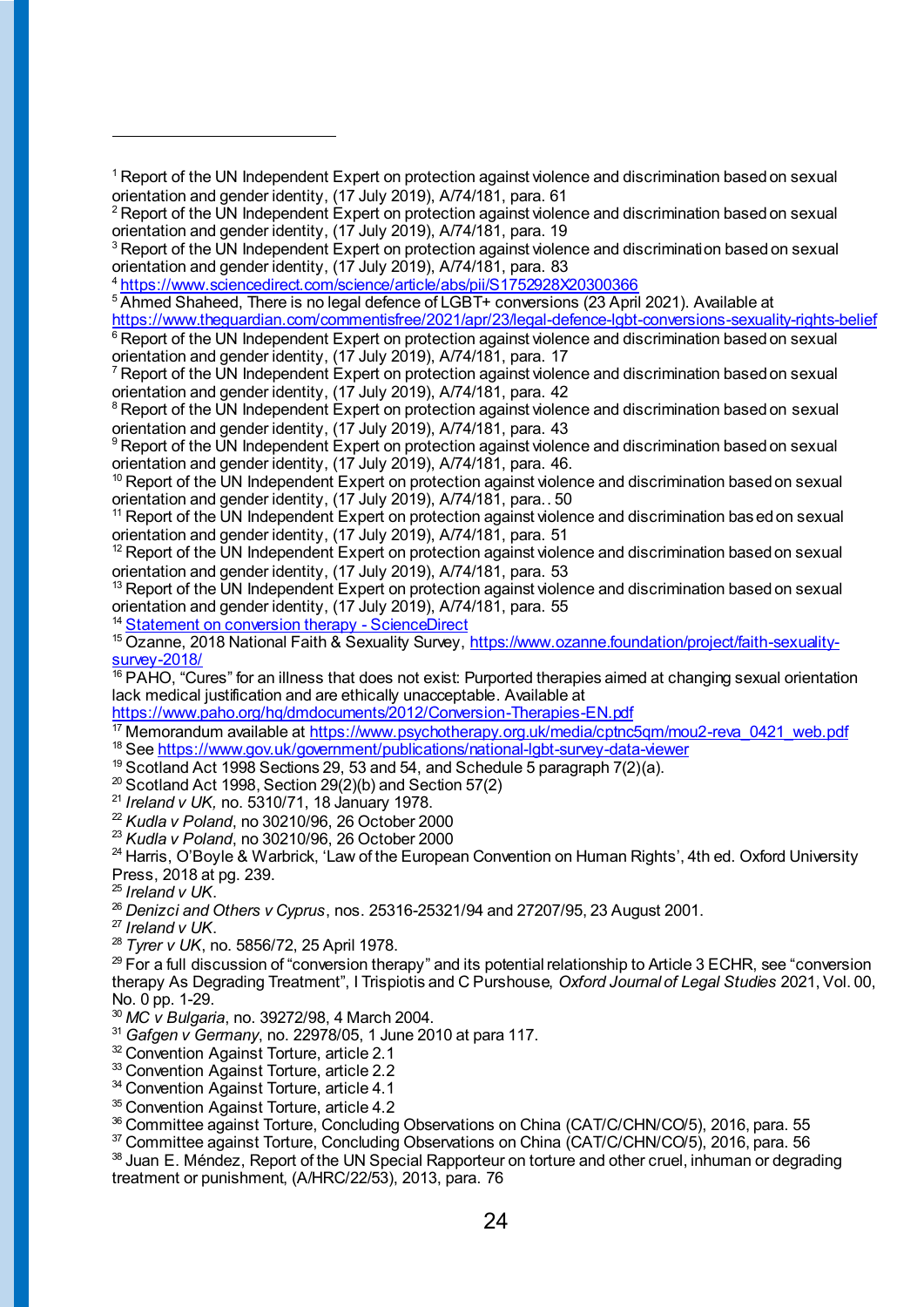<sup>39</sup> Juan E. Méndez, Report of the UN Special Rapporteur on torture and other cruel, inhuman or degrading treatment or punishment, (A/HRC/22/53), 2013, para. 88

<sup>40</sup> This is referred to as the Court's 'ambit test'. See *Rasmussen v Denmark*, no. 8777/79, 28 November 1984. <sup>41</sup> *Zarb Adami v Malta*, no. 17209/02, 20 September 2006.

 $42$  See, for example, European Court of Human Rights Factsheets o[n sexual orientation issues](https://www.echr.coe.int/documents/fs_sexual_orientation_eng.pdf) and gender [identity issues](https://www.echr.coe.int/Documents/FS_Gender_identity_ENG.pdf).

 $43$  The remit of the Equality and Human Rights Commission extends across Great Britain and is to promote equality and diversity and enforce equality laws, and to promote and protect human rights, by encouraging good practice and promoting mutual respect including good relations. In relation to human rights in Scotland, the EHRC's remit covers human rights issues arising in reserved areas.

<sup>44</sup> UN Committee on Economic, Social and Cultural Rights, General comment No. 20: Non-discrimination in economic, social and cultural rights (art. 2, para. 2, of the International Covenant on Economic, Social and Cultural Rights), 2 July 2009, E/C.12/GC/20 para. 2; and / HRC GC18 at 1

<sup>45</sup> UN Committee on Economic, Social and Cultural Rights, General comment No. 20: Non-discrimination in economic, social and cultural rights (art. 2, para. 2, of the International Covenant on Economic, Social and Cultural Rights), 2 July 2009, E/C.12/GC/20, para. 8.b

<sup>46</sup> A/HRC/44/53 para. 59

 $\overline{a}$ 

47 Victor Madrigal, launch of report a[t https://www.facebook.com/IESOGI/videos/277503046670312/](https://www.facebook.com/IESOGI/videos/277503046670312/)

<sup>48</sup> Human Rights Committee, Concluding Observations on Korea (CCPR/C/KOR/CO/4), 2015, para. 15

<sup>49</sup> Human Rights Committee, Concluding Observations on Korea (CCPR/C/KOR/CO/4), 2015, para. 15

50 UN Committee on Economic, Social and Cultural Rights, General Comment No. 14: The Right to the Highest Attainable Standard of Health (Art. 12 of the Covenant), 11 August 2000, E/C.12/2000/4, para. 1 <sup>51</sup> UN Committee on Economic, Social and Cultural Right, General Comment No. 14: The Right to the Highest Attainable Standard of Health (Art. 12 of the Covenant), 11 August 2000, E/C.12/2000/4, para. 3

52 A/HRC/41/34 para.11

53 UN Committee on Economic, Social and Cultural Rights, General Comment No. 14: The Right to the Highest Attainable Standard of Health (Art. 12 of the Covenant), 11 August 2000, E/C.12/2000/4, para.12.c

<sup>54</sup> UN Committee on Economic, Social and Cultural Rights, General Comment No. 14: The Right to the Highest Attainable Standard of Health (Art. 12 of the Covenant), 11 August 2000, E/C.12/2000/4, para.35. 55 Committee on Economic, Social and Cultural Rights, General comment No. 22 (2016) on the right to sexual

and reproductive health (article 12 of the International Covenant on Economic, Social and Cultural Rights), para. 1

 $^{56}$  Committee on Economic, Social and Cultural Rights, General comment No. 22 (2016) on the right to sexual and reproductive health (article 12 of the International Covenant on Economic, Social and Cultural Rights), para.23

UN Committee on Economic, Social and Cultural Rights, General comment No. 24 (2017) on State obligations under the International Covenant on Economic, Social and Cultural Rights in the context of business activities, 10 August 2017, E/C.12/GC/24, para. 19

<sup>58</sup> UN Committee on Economic, Social and Cultural Rights, General comment No. 24 (2017) on State obligations under the International Covenant on Economic, Social and Cultural Rights in the context of business activities, 10 August 2017, E/C.12/GC/24, para. 15

59 Report of the Special Rapporteur on the right of everyone to the enjoyment of the highest attainable standard of physical and mental health, A/HRC/35/21, para. 4

 $60$  Report of the Special Rapporteur on the right of everyone to the enjoyment of the highest attainable standard of physical and mental health, A/HRC/41/34

 $61$  Report of the Special Rapporteur on the right of everyone to the enjoyment of the highest attainable standard of physical and mental health, A/HRC/41/34, para. 19

 $62$  Report of the Special Rapporteur on the right of everyone to the enjoyment of the highest attainable standard of physical and mental health, A/HRC/14/20, para. 23

63 Report of the Special Rapporteur on the right of everyone to the enjoyment of the highest attainable standard of physical and mental health, A/HRC/35/21, para. 48.

<sup>64</sup> Report of the Special Rapporteur on the right of everyone to the enjoyment of the highest attainable standard of physical and mental health, A/HRC/35/21, para. 50

<sup>65</sup> Report of the Special Rapporteur on the right of everyone to the enjoyment of the highest attainable standard of physical and mental health, A/HRC/41/34 para. 19

<sup>66</sup> See e.g. [Religious group warns against LGBT+ conversion therapy ban -](https://www.bbc.co.uk/news/uk-politics-56420328) BBC News

 $67$  Para.  $104$ .

68 Referred to as the "forum internum".

<sup>⊛</sup> *Eweida and Others v UK* nos. 48420/10, 59842/10, **516**71/10 and 36516/10, 15 January 2013.